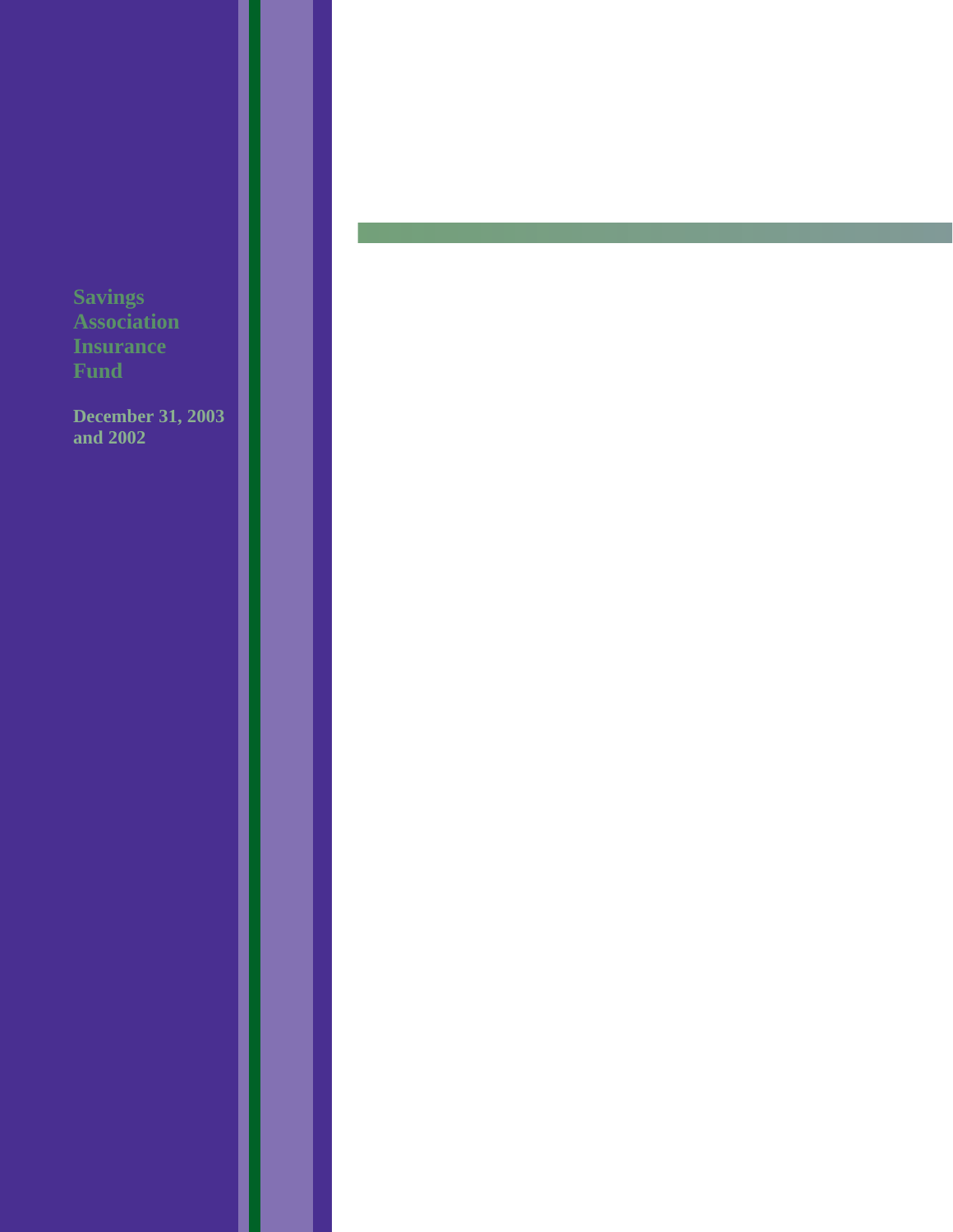### Federal Deposit Insurance Corporation

## **Savings Association Insurance Fund Balance Sheets at December 31**

### Dollars in Thousands

|                                                                                                        |               | 2003       | 2002             |
|--------------------------------------------------------------------------------------------------------|---------------|------------|------------------|
| <b>Assets</b>                                                                                          |               |            |                  |
| Cash and cash equivalents                                                                              | $\mathcal{L}$ | 827,141    | \$<br>1,907,353  |
| Cash and other assets: Restricted for SAIF-member exit fees (Note 3)                                   |               |            |                  |
| (Includes cash and cash equivalents of \$231.9 million and \$187.7 million                             |               | 319.286    | 311,864          |
| at December 31, 2003 and 2002, respectively)<br>Investment in U.S. Treasury obligations, net: (Note 4) |               |            |                  |
| Held-to-maturity securities                                                                            |               | 6,823,709  | 5,726,840        |
| Available-for-sale securities                                                                          |               | 4,152,048  | 3,769,576        |
| Interest receivable on investments and other assets, net                                               |               | 188,189    | 153,320          |
| Receivables from thrift resolutions, net (Note 5)                                                      |               | 273,242    | 287,855          |
| <b>Total Assets</b>                                                                                    | \$            | 12,583,615 | \$<br>12,156,808 |
|                                                                                                        |               |            |                  |
| <b>Liabilities</b>                                                                                     |               |            |                  |
| Accounts payable and other liabilities                                                                 | \$            | 20,540     | \$<br>7.100      |
| Contingent liabilities for: (Note 6)                                                                   |               |            |                  |
| Anticipated failure of insured institutions                                                            |               | 3,192      | 90,493           |
| <b>Litigation losses</b>                                                                               |               | 532        | 613              |
| SAIF-member exit fees and investment proceeds held in escrow (Note 3)                                  |               | 319,286    | 311,864          |
| <b>Total Liabilities</b>                                                                               |               | 343,550    | 410,070          |
| Commitments and off-balance-sheet exposure (Note 11)                                                   |               |            |                  |
| <b>Fund Balance</b>                                                                                    |               |            |                  |
| Accumulated net income                                                                                 |               | 11,965,776 | 11,465,716       |
| Unrealized gain on available-for-sale securities, net (Note 4)                                         |               | 274,289    | 281,022          |
|                                                                                                        |               |            |                  |
| <b>Total Fund Balance</b>                                                                              |               | 12,240,065 | 11,746,738       |
| <b>Total Liabilities and Fund Balance</b>                                                              | \$            | 12,583,615 | \$<br>12,156,808 |

*The accompanying notes are an integral part of these financial statements.*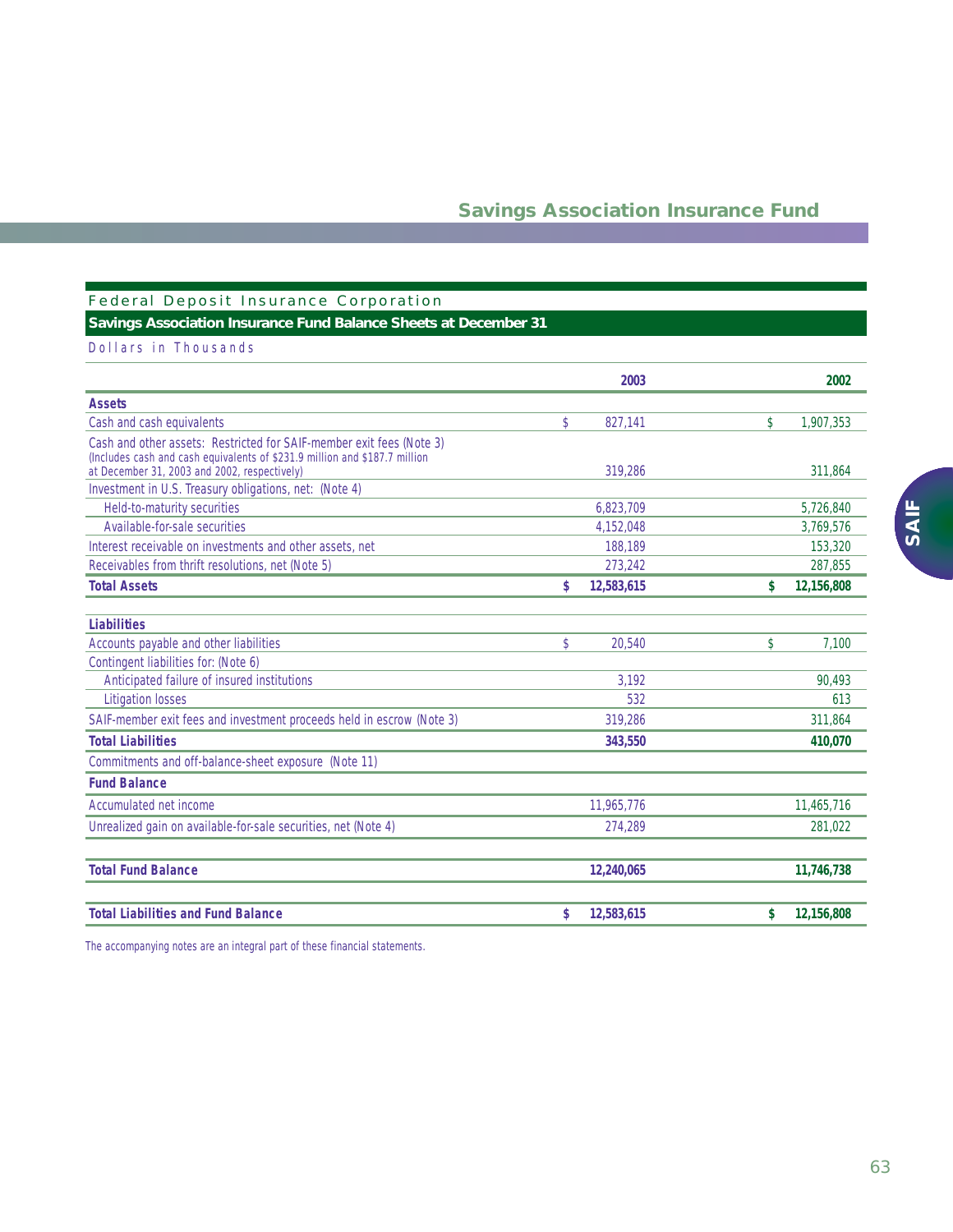## Federal Deposit Insurance Corporation

## **Savings Association Insurance Fund Statements of Income and Fund Balance for the Years Ended December 31**

Dollars in Thousands

|                                                              | 2003             | 2002             |
|--------------------------------------------------------------|------------------|------------------|
| Revenue                                                      |                  |                  |
| Interest on U.S. Treasury obligations                        | \$<br>532,474    | \$<br>564,259    |
| Assessments (Note 7)                                         | 14,594           | 23,783           |
| Other revenue                                                | 192              | 779              |
| <b>Total Revenue</b>                                         | 547,260          | 588,821          |
| <b>Expenses and Losses</b>                                   |                  |                  |
| Operating expenses (Note 8)                                  | 129,584          | 124,363          |
| Provision for insurance losses (Note 9)                      | (82, 489)        | (156, 494)       |
| Insurance and other expenses                                 | 105              | 751              |
| <b>Total Expenses and Losses</b>                             | 47,200           | (31, 380)        |
| <b>Net Income</b>                                            | 500,060          | 620,201          |
| Unrealized (loss)/gain on available-for-sale securities, net | (6, 733)         | 191,613          |
| <b>Comprehensive Income</b>                                  | 493,327          | 811,814          |
| <b>Fund Balance - Beginning</b>                              | 11,746,738       | 10,934,924       |
| <b>Fund Balance - Ending</b>                                 | \$<br>12,240,065 | \$<br>11,746,738 |

*The accompanying notes are an integral part of these financial statements.*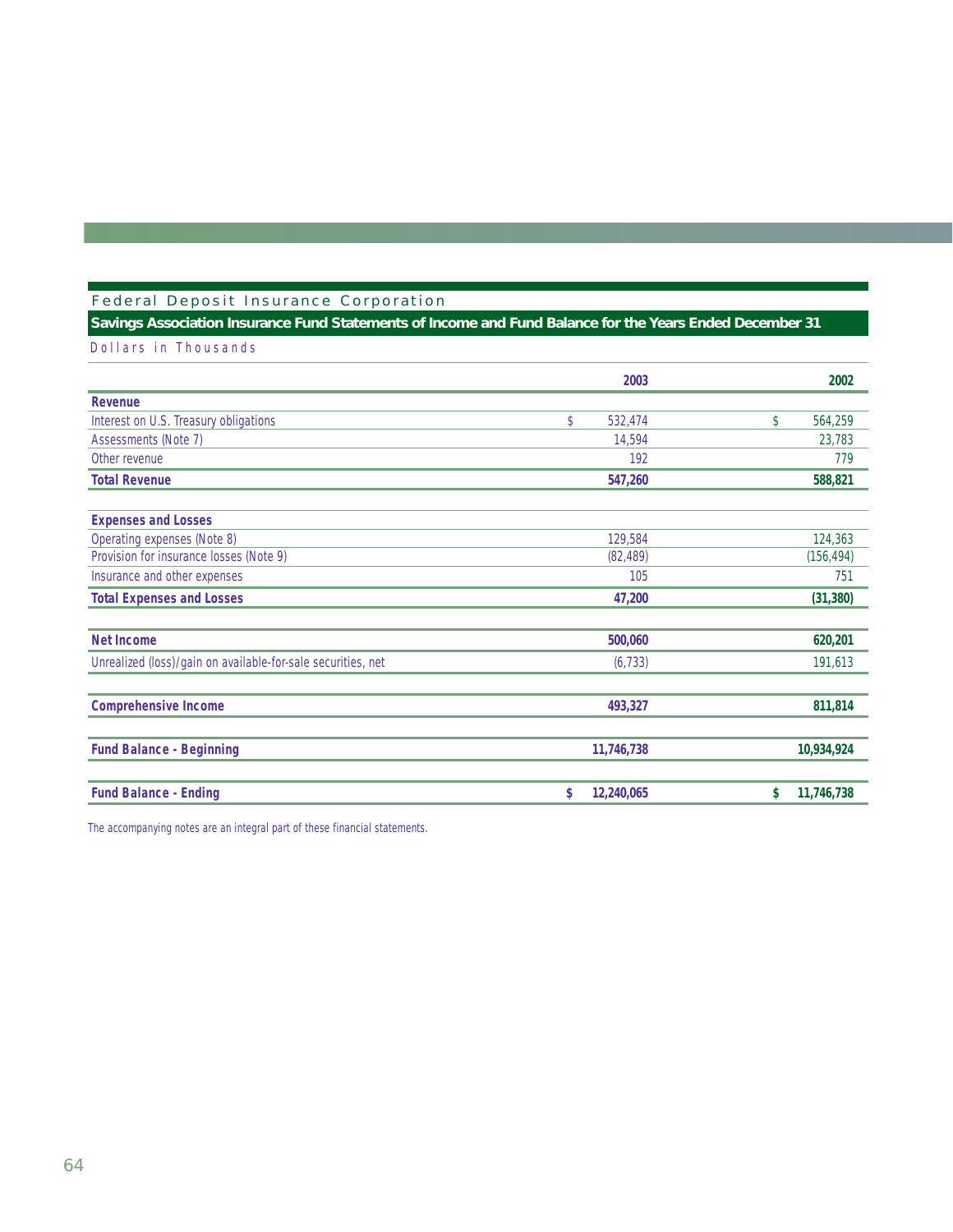### Federal Deposit Insurance Corporation

## **Savings Association Insurance Fund Statements of Cash Flows for the Years Ended December 31**

| Dollars in Thousands |  |  |  |
|----------------------|--|--|--|
|                      |  |  |  |

|                                                                  | 2003            | 2002            |
|------------------------------------------------------------------|-----------------|-----------------|
| <b>Operating Activities</b>                                      |                 |                 |
| Provided by:                                                     |                 |                 |
| Interest on U.S. Treasury obligations                            | \$<br>620,842   | \$<br>576,192   |
| <b>Assessments</b>                                               | 15.327          | 23,709          |
| Entrance and exit fees, including interest on exit fees (Note 3) | 4.305           | 15,811          |
| Recoveries from thrift resolutions                               | 13.419          | 1,126,940       |
| Miscellaneous receipts                                           | 15,344          | 73              |
| Used by:                                                         |                 |                 |
| Operating expenses                                               | (130, 495)      | (125, 159)      |
| Disbursements for thrift resolutions                             | (6.541)         | (119,993)       |
| Miscellaneous disbursements                                      | (108)           | (103)           |
| Net Cash Provided by Operating Activities (Note 13)              | 532,093         | 1,497,470       |
| <b>Investing Activities</b>                                      |                 |                 |
| <b>Provided by:</b>                                              |                 |                 |
| Maturity of U.S. Treasury obligations, held-to-maturity          | 1,170,000       | 1,070,000       |
| Maturity of U.S. Treasury obligations, available-for-sale        | 575,000         | 150,000         |
| Used by:                                                         |                 |                 |
| Purchase of U.S. Treasury obligations, held-to-maturity          | (2,305,056)     | $\theta$        |
| Purchase of U.S. Treasury obligations, available-for-sale        | (1,008,066)     | (970, 813)      |
| Net Cash (Used by) Provided by Investing Activities              | (1,568,122)     | 249,187         |
|                                                                  |                 |                 |
| Net (Decrease)/Increase in Cash and Cash Equivalents             | (1,036,029)     | 1,746,657       |
| <b>Cash and Cash Equivalents - Beginning</b>                     | 2,095,081       | 348,424         |
| <b>Unrestricted Cash and Cash Equivalents - Ending</b>           | 827,141         | 1,907,353       |
| <b>Restricted Cash and Cash Equivalents - Ending</b>             | 231,911         | 187,728         |
| <b>Cash and Cash Equivalents - Ending</b>                        | \$<br>1,059,052 | \$<br>2,095,081 |

*The accompanying notes are an integral part of these financial statements.*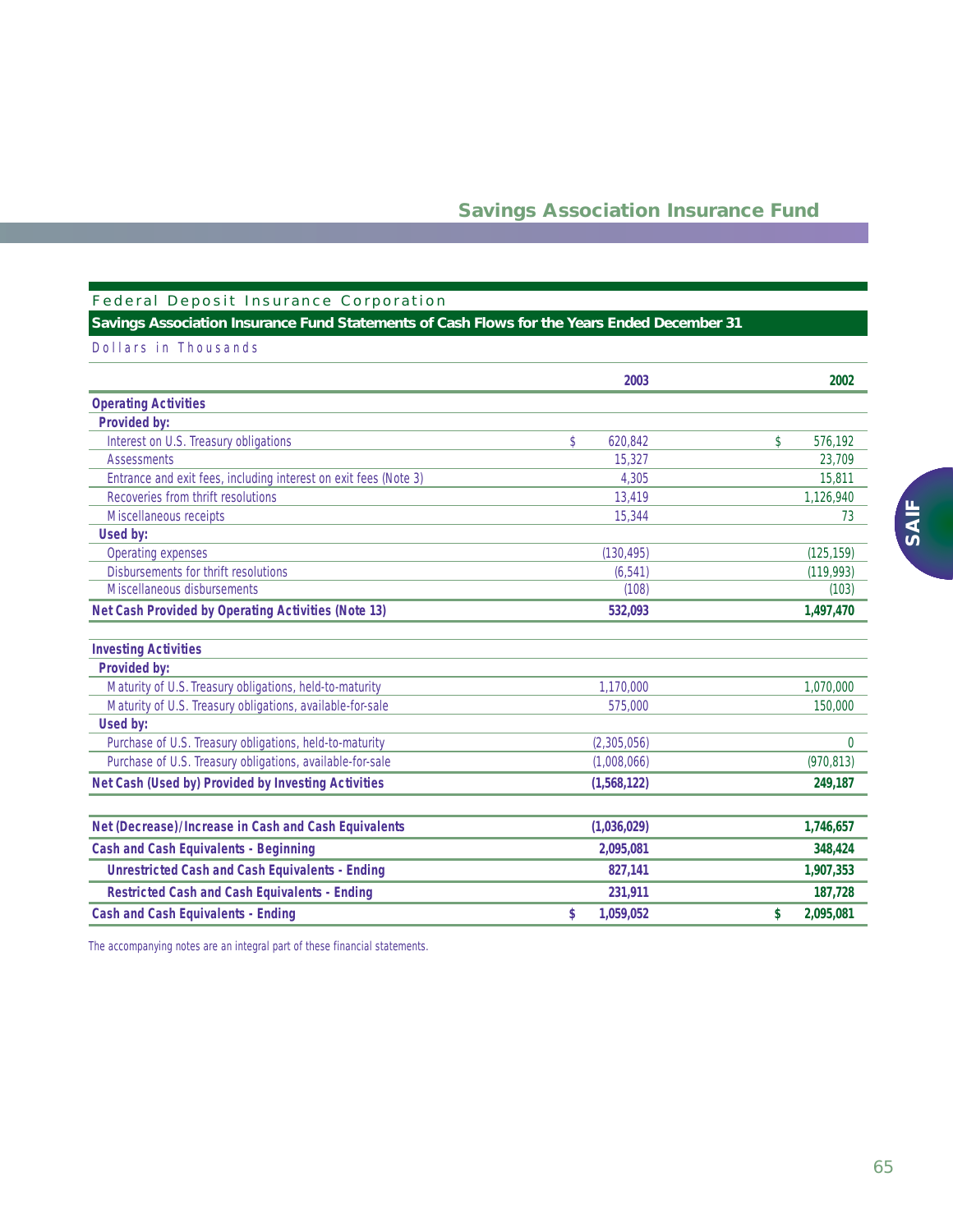**Notes to the Financial Statements December 31, 2003 and 2002**

# **1 1. Operations of the Savings Association Insurance Fund**

#### **Overview**

The Federal Deposit Insurance Corporation (FDIC) is the independent deposit insurance agency created by Congress in 1933 to maintain stability and public confidence in the nation's banking system. Provisions that govern the operations of the FDIC are generally found in the Federal Deposit Insurance (FDI) Act, as amended, (12 U.S.C. 1811, *et seq*). In carrying out the purposes of the FDI Act, as amended, the FDIC insures the deposits of banks and savings associations, and in cooperation with other federal and state agencies, promotes the safety and soundness of insured depository institutions by identifying, monitoring and addressing risks to the deposit insurance funds established in the FDI Act, as amended. FDIC is the administrator of the Savings Association Insurance Fund (SAIF), the Bank Insurance Fund (BIF), and the FSLIC Resolution Fund (FRF), which are maintained separately to carry out their respective mandates. The SAIF and the BIF are insurance funds responsible for protecting insured thrift and bank depositors from loss due to institution failures. These insurance funds must be maintained at not less than 1.25 percent of estimated insured deposits or a higher percentage as circumstances warrant. The FRF is a resolution fund responsible for the sale of remaining assets and satisfaction of liabilities associated with the former Federal Savings and Loan Insurance Corporation (FSLIC) and the Resolution Trust Corporation.

An active institution's insurance fund membership and primary federal supervisor are generally determined by the institution's charter type. Deposits of SAIF-member institutions are generally insured by the SAIF; SAIF members are predominantly thrifts supervised by the Office of Thrift Supervision (OTS). Deposits of BIF-member institutions are generally insured by the BIF; BIF members are predominantly commercial and savings banks supervised by the FDIC, the Office of the Comptroller of the Currency, or the Federal Reserve Board.

In addition to traditional thrifts and banks, several other categories of institutions exist. A member of one insurance fund may, with the approval of its primary federal supervisor, merge, consolidate with, or acquire the deposit liabilities of an institution that is a member of the other insurance fund without changing insurance fund status for the acquired deposits. These institutions with deposits insured by both insurance funds are referred to as Oakar financial institutions. In addition, SAIF-member thrifts can convert to a bank charter and retain their SAIF membership. These institutions are referred to as Sasser financial institutions. Likewise, BIF-member banks can convert to a thrift charter and retain their BIF membership.

#### **Operations of the SAIF**

The primary purpose of the SAIF is to: 1) insure the deposits and protect the depositors of SAIF-insured institutions and 2) resolve SAIF-insured failed institutions upon appointment of FDIC as receiver in a manner that will result in the least possible cost to the SAIF.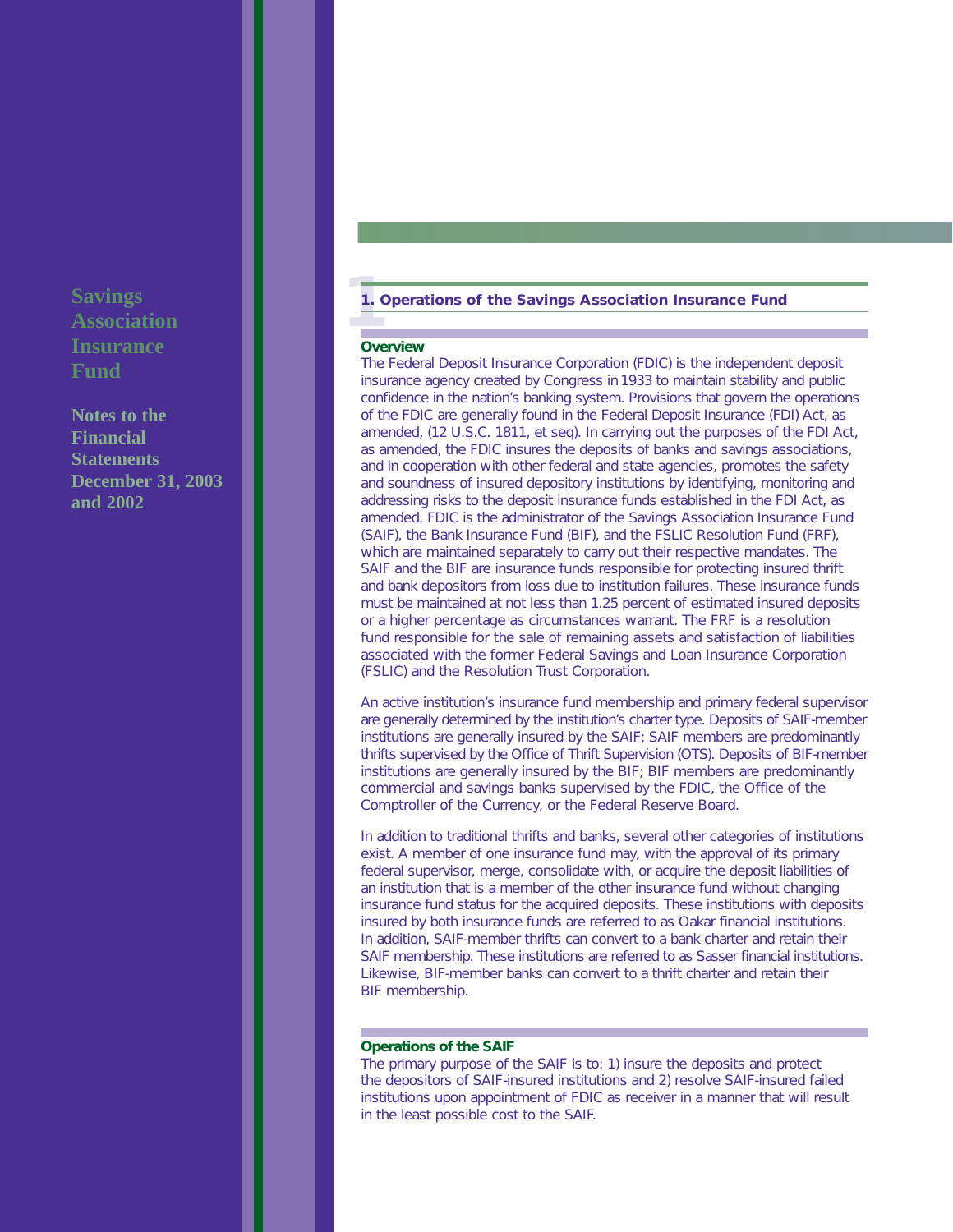The SAIF is primarily funded from: 1) interest earned on investments in U.S.Treasury obligations and 2) deposit insurance assessments. Additional funding sources are borrowings from the U.S.Treasury, the Federal Financing Bank (FFB), and the Federal Home Loan Banks, if necessary. The FDIC has borrowing authority from the U.S.Treasury up to \$30 billion for insurance purposes on behalf of the SAIF and the BIF.

A statutory formula, known as the Maximum Obligation Limitation (MOL), limits the amount of obligations the SAIF can incur to the sum of its cash, 90% of the fair market value of other assets, and the amount authorized to be borrowed from the U.S.Treasury. The MOL for the SAIF was \$20.3 billion and \$19.9 billion as of December 31, 2003 and 2002, respectively.

#### **Receivership Operations**

The FDIC is responsible for managing and disposing of the assets of failed institutions in an orderly and efficient manner. The assets held by receivership entities, and the claims against them, are accounted for separately from SAIF assets and liabilities to ensure that receivership proceeds are distributed in accordance with applicable laws and regulations. Also, the income and expenses attributable to receiverships are accounted for as transactions of those receiverships. Receiverships are billed by the FDIC for services provided on their behalf.

#### **Recent Legislative Initiatives**

In April 2001, FDIC issued recommendations for deposit insurance reform. The FDIC recommendations included merging SAIF and BIF and improving FDIC's ability to manage the merged fund by permitting the FDIC Board of Directors to price insurance premiums properly to reflect risk, to set the reserve ratio in a *range* around 1.25 percent, establish a system for providing credits, rebates and surcharges, and to eliminate the SAIF exit fee reserve. FDIC also recommended that Congress consider indexing deposit insurance coverage for inflation. During the 107th Congress (2001-2002), hearings were held in the House and Senate and legislation was introduced containing major elements of FDIC's deposit insurance reform proposals. The legislation was not enacted prior to congressional adjournment. During the 108th Congress (2003 - 2004), the House and Senate are again considering deposit insurance reform legislation. If Congress enacts deposit insurance reform legislation that contains the above recommendations, the new law would have a significant impact on the SAIF and BIF. FDIC management, however, cannot predict which provisions, if any, will ultimately be enacted.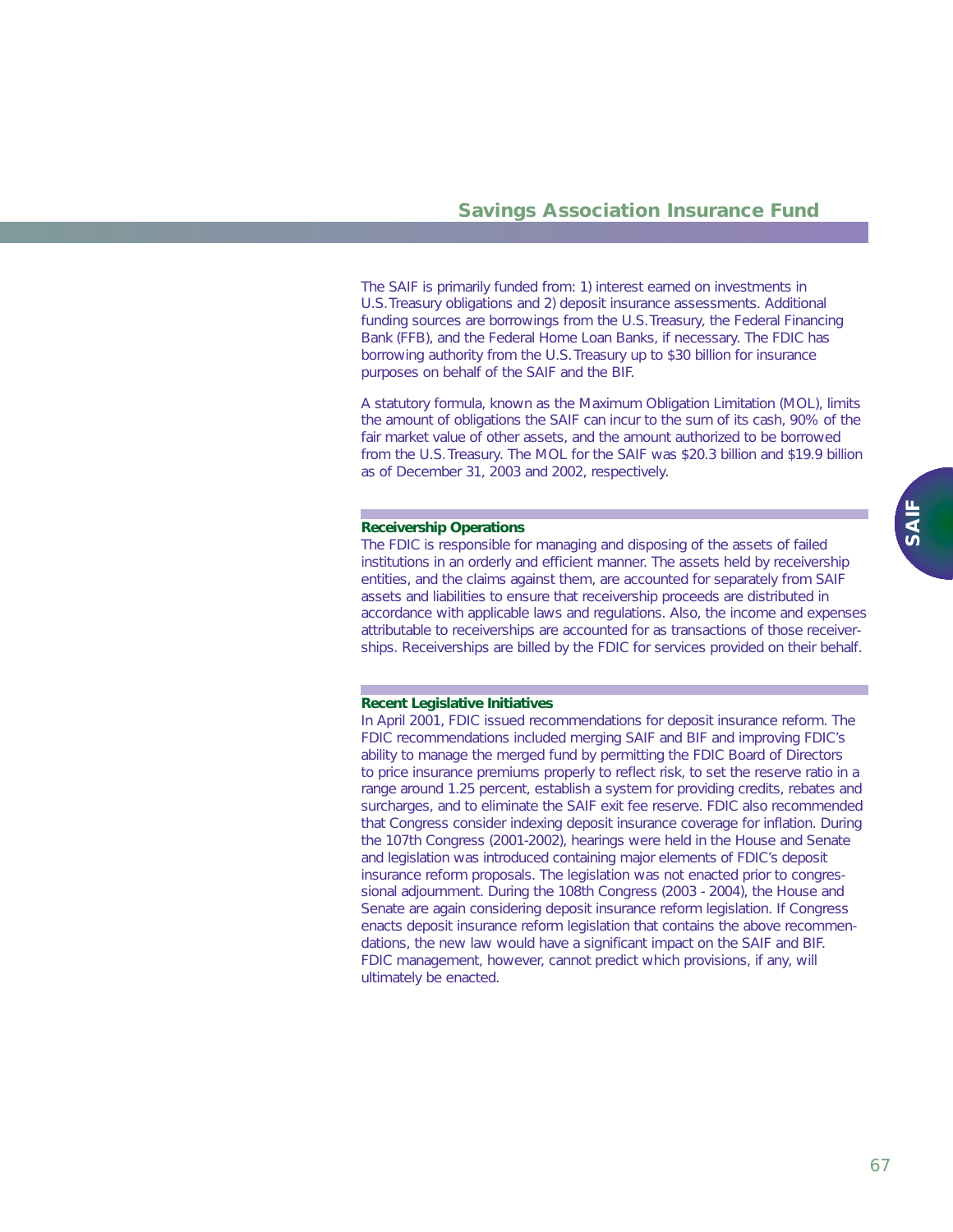# **2 2. Summary of Significant Accounting Policies**

#### **General**

These financial statements pertain to the financial position, results of operations, and cash flows of the SAIF and are presented in conformity with U.S. generally accepted accounting principles (GAAP). These statements do not include reporting for assets and liabilities of closed thrift institutions for which the FDIC acts as receiver. Periodic and final accountability reports of the FDIC's activities as receiver are furnished to courts, supervisory authorities, and others as required.

#### **Use of Estimates**

Management makes estimates and assumptions that affect the amounts reported in the financial statements and accompanying notes. Actual results could differ from these estimates. Where it is reasonably possible that changes in estimates will cause a material change in the financial statements in the near term, the nature and extent of such changes in estimates have been disclosed. The more significant estimates include allowance for loss on receivables from thrift resolutions, the estimated losses for anticipated failures and litigation, and the postretirement benefit obligation.

#### **Cash Equivalents**

Cash equivalents are short-term, highly liquid investments with original maturities of three months or less. Cash equivalents consist primarily of Special U.S.Treasury Certificates.

#### **Investment in U.S. Treasury Obligations**

SAIF funds are required to be invested in obligations of the United States or in obligations guaranteed as to principal and interest by the United States; the Secretary of the U.S. Treasury must approve all such investments in excess of \$100,000. The Secretary has granted approval to invest SAIF funds only in U.S.Treasury obligations that are purchased or sold exclusively through the Bureau of the Public Debt's Government Account Series (GAS) program.

SAIF's investments in U.S. Treasury obligations are either classified as heldto-maturity or available-for-sale. Securities designated as held-to-maturity are shown at amortized cost. Amortized cost is the face value of securities plus the unamortized premium or less the unamortized discount. Amortizations are computed on a daily basis from the date of acquisition to the date of maturity, except for callable U.S.Treasury securities, which are amortized to the first anticipated call date. Securities designated as available-for-sale are shown at market value, which approximates fair value. Unrealized gains and losses are included in Comprehensive Income. Realized gains and losses are included in the Statements of Income and Fund Balance as components of Net Income. Interest on both types of securities is calculated on a daily basis and recorded monthly using the effective interest method.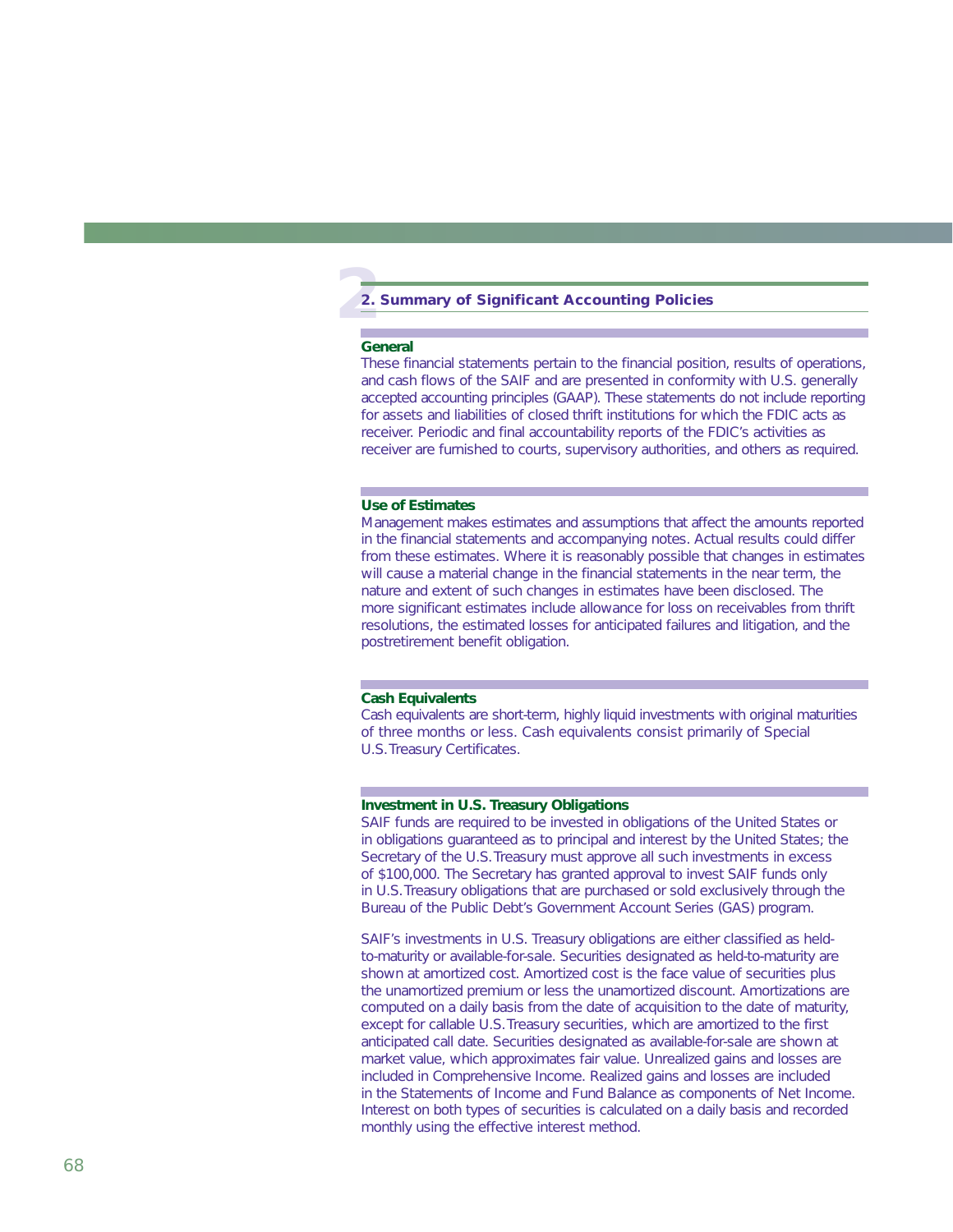#### **Cost Allocations Among Funds**

Operating expenses not directly charged to the SAIF, the BIF, and the FRF are allocated to all funds using workload-based allocation percentages. These percentages are developed during the annual corporate planning process and through supplemental functional analyses.

#### **Related Parties**

The nature of related parties and a description of related party transactions are discussed in Note 1 and disclosed throughout the financial statements and footnotes.

#### **Reclassifications**

Reclassifications have been made in the 2002 financial statements to conform to the presentation used in 2003.

# **3 3. Cash and Other Assets: Restricted for SAIF-Member Exit Fees**

The SAIF collects entrance and exit fees for conversion transactions when an insured depository institution converts from the BIF to the SAIF (resulting in an entrance fee) or from the SAIF to the BIF (resulting in an exit fee). Regulations approved by the FDIC's Board of Directors (Board) and published in the *Federal Register* on March 21, 1990, directed that exit fees paid to the SAIF be held in escrow.

The FDIC and the Secretary of the Treasury will determine when it is no longer necessary to escrow such funds for the payment of interest on obligations previously issued by the FICO. These escrowed exit fees are invested in U.S.Treasury securities pending determination of ownership. The interest earned is also held in escrow. There were no conversion transactions during 2003 and 2002 that resulted in an entrance/exit fee to the SAIF.

#### **Cash and Other Assets: Restricted for SAIF-Member Exit Fees at December 31**

|                                                  | 2003    | 2002    |
|--------------------------------------------------|---------|---------|
| Cash and cash equivalents                        | 231.911 | 187,728 |
| Investment in U.S. Treasury obligations, net     | 86.471  | 122,402 |
| Interest receivable on U.S. Treasury obligations | 904     | 1.734   |
| Total                                            | 319,286 | 311,864 |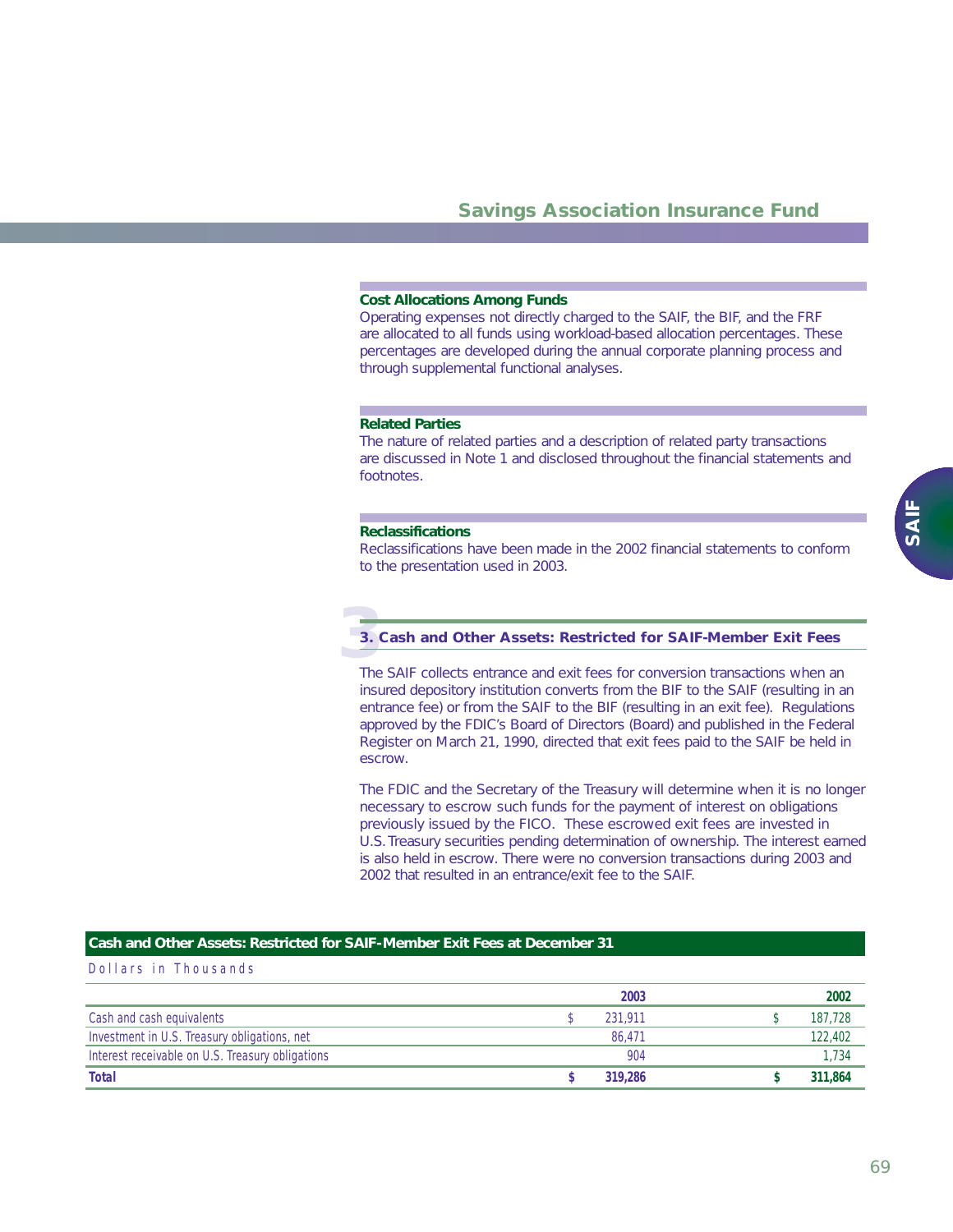## **U.S. Treasury Obligations at December 31, 2003 (Restricted for SAIF-Member Exit Fees)**

## Dollars in Thousands

| <b>Held-to-Maturity</b>   |                                    |                      |                                         |                                              |                        |
|---------------------------|------------------------------------|----------------------|-----------------------------------------|----------------------------------------------|------------------------|
| <b>Maturity</b>           | <b>Yield at</b><br><b>Purchase</b> | Face<br><b>Value</b> | <b>Net</b><br>Carrying<br><b>Amount</b> | <b>Unrealized</b><br><b>Holding</b><br>Gains | <b>Market</b><br>Value |
| Within 1 year             | 5.79%                              | 20,000               | 20.267                                  | 683                                          | 20,950                 |
| After 1 year thru 5 years | 5.20%                              | 64,000               | 66.204                                  | 5.349                                        | 71,553                 |
| <b>Total</b>              |                                    | 84,000               | 86.471                                  | 6,032                                        | 92,503                 |

### **U.S. Treasury Obligations at December 31, 2002 (Restricted for SAIF-Member Exit Fees)**

Dollars in Thousands

| <b>Held-to-Maturity</b>     |                                    |                      |                                         |                                              |                        |
|-----------------------------|------------------------------------|----------------------|-----------------------------------------|----------------------------------------------|------------------------|
| <b>Maturity</b>             | <b>Yield at</b><br><b>Purchase</b> | Face<br><b>Value</b> | <b>Net</b><br>Carrying<br><b>Amount</b> | <b>Unrealized</b><br><b>Holding</b><br>Gains | <b>Market</b><br>Value |
| Within 1 year               | 6.59%                              | 35,000               | 34.986                                  | 222                                          | 35,208                 |
| After 1 year thru 5 years   | 5.45%                              | 64,000               | 66,830                                  | 6.298                                        | 73,128                 |
| After 5 years thru 10 years | 4.99%                              | 20,000               | 20,586                                  | 2.108                                        | 22,694                 |
| <b>Total</b>                |                                    | 119,000              | 122,402                                 | 8,628                                        | 131,030                |

As of December 31, 2003 and 2002, the unamortized premium, net of the unamortized discount, was \$2.5 million and \$3.4 million, respectively.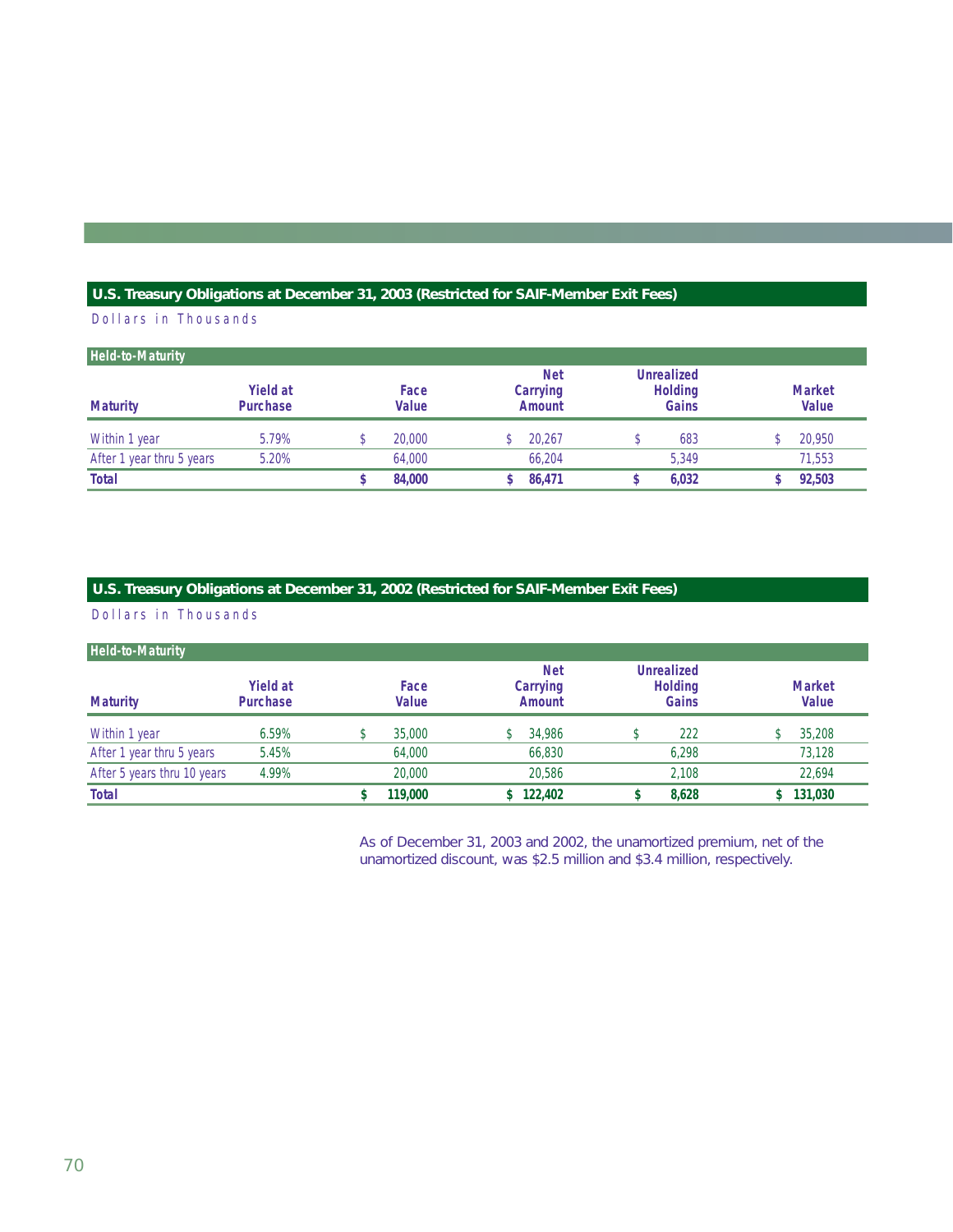# <sup>4</sup><br>4<br>As **4. Investment in U.S.Treasury Obligations, Net**

As of December 31, 2003 and 2002, the book value of investments in U.S.Treasury obligations, net, was \$11.0 billion and \$9.5 billion, respectively. As of December 31, 2003, the SAIF held \$2.2 billion of Treasury inflation-indexed securities (TIIS). These securities are indexed to increases or decreases in the Consumer Price Index for All Urban Consumers (CPI-U). Additionally, the SAIF held \$2.5 billion of callable U.S.Treasury bonds at December 31, 2003. Callable U.S.Treasury bonds may be called five years prior to the respective bonds' stated maturity on their semi-annual coupon payment dates upon 120 days notice.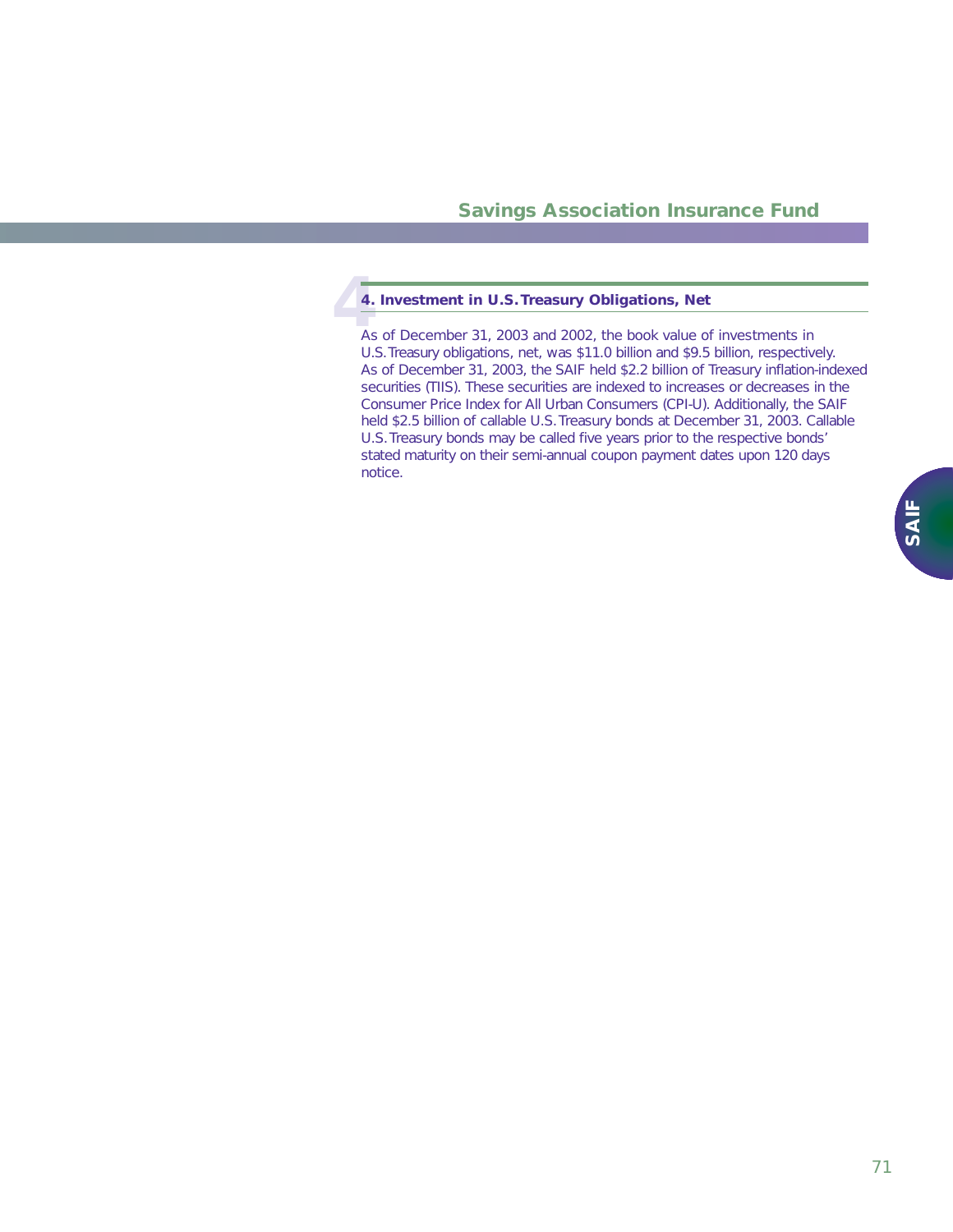#### **U.S. Treasury Obligations at December 31, 2003 (Unrestricted)**

Dollars in Thousands

| Maturity                    | <b>Yield at</b><br>Purchase | Face<br>Value   | <b>Net</b><br>Carrying<br>Amount | <b>Unrealized</b><br><b>Holding</b><br>Gains |   | <b>Unrealized</b><br><b>Holding</b><br>Losses $\blacksquare$ |   | <b>Market</b><br>Value |
|-----------------------------|-----------------------------|-----------------|----------------------------------|----------------------------------------------|---|--------------------------------------------------------------|---|------------------------|
| <b>Held-to-Maturity</b>     |                             |                 |                                  |                                              |   |                                                              |   |                        |
| Within 1 year               | 2.86%                       | \$<br>1.670.000 | \$<br>1.742.136                  | 12,009                                       | D | (122)                                                        |   | 1,754,023              |
| After 1 year thru 5 years   | 5.59%                       | 3,185,000       | 3,250,611                        | 284,578                                      |   |                                                              |   | 3,535,189              |
| After 5 years thru 10 years | 5.54%                       | 1,575,000       | 1,603,674                        | 169.813                                      |   |                                                              |   | 1,773,487              |
| Treasury Inflation-Indexed  |                             |                 |                                  |                                              |   |                                                              |   |                        |
| After 1 year thru 5 years   | 3.86%                       | 229.032         | 227.288                          | 26,008                                       |   |                                                              |   | 253,296                |
| <b>Total</b>                |                             | 6,659,032       | 6,823,709                        | 492,408                                      |   | (122)                                                        | c | 7,315,995              |

| Available-for-Sale          |       |           |           |         |      |           |
|-----------------------------|-------|-----------|-----------|---------|------|-----------|
| Within 1 year               | 3.15% | .360.000  | .413.730  | 16.265  | (99) | 1,429,896 |
| After 1 year thru 5 years   | 4.43% | 655,000   | 756.058   | 34,530  |      | 790.588   |
| Treasury Inflation-Indexed  |       |           |           |         |      |           |
| After 1 year thru 5 years   | 4.11% | 280,564   | 276,009   | 34.278  |      | 310,287   |
| After 5 years thru 10 years | 3.79% | 1.429.352 | 1.431.962 | 189.315 |      | 1.621.277 |
| <b>Total</b>                |       | 3.724.916 | 3.877.759 | 274.388 | (99) | 4,152,048 |

| Total Investment in U.S. Treasury Obligations, Net |  |            |  |              |  |         |  |     |            |  |  |
|----------------------------------------------------|--|------------|--|--------------|--|---------|--|-----|------------|--|--|
|                                                    |  |            |  |              |  |         |  |     |            |  |  |
| <b>Total</b>                                       |  | 10,383,948 |  | \$10,701,468 |  | 766.796 |  | 221 | 11.468.043 |  |  |

For purposes of this table, all callable securities are assumed to mature on their first call dates. Their yields at purchase are reported as their yield to first call date. ●

For TIIS, the yields in the above table are stated at their real yields at purchase, not their effective yields. Effective yields on TIIS include a long-term annual inflation assumption as measured by the CPI-U. The long-term CPI-U consensus forecast is 2.4%, based on figures issued by the Office of Management and Budget and the Congressional Budget Office in early 2003. ▼

All unrealized losses occurred during the last 12 months as a result of changes in market interest rates. FDIC has the ability and intent to hold the related securities until maturity within the coming year. As a result, all losses are considered temporary and will be eliminated upon redemption of the securities. ■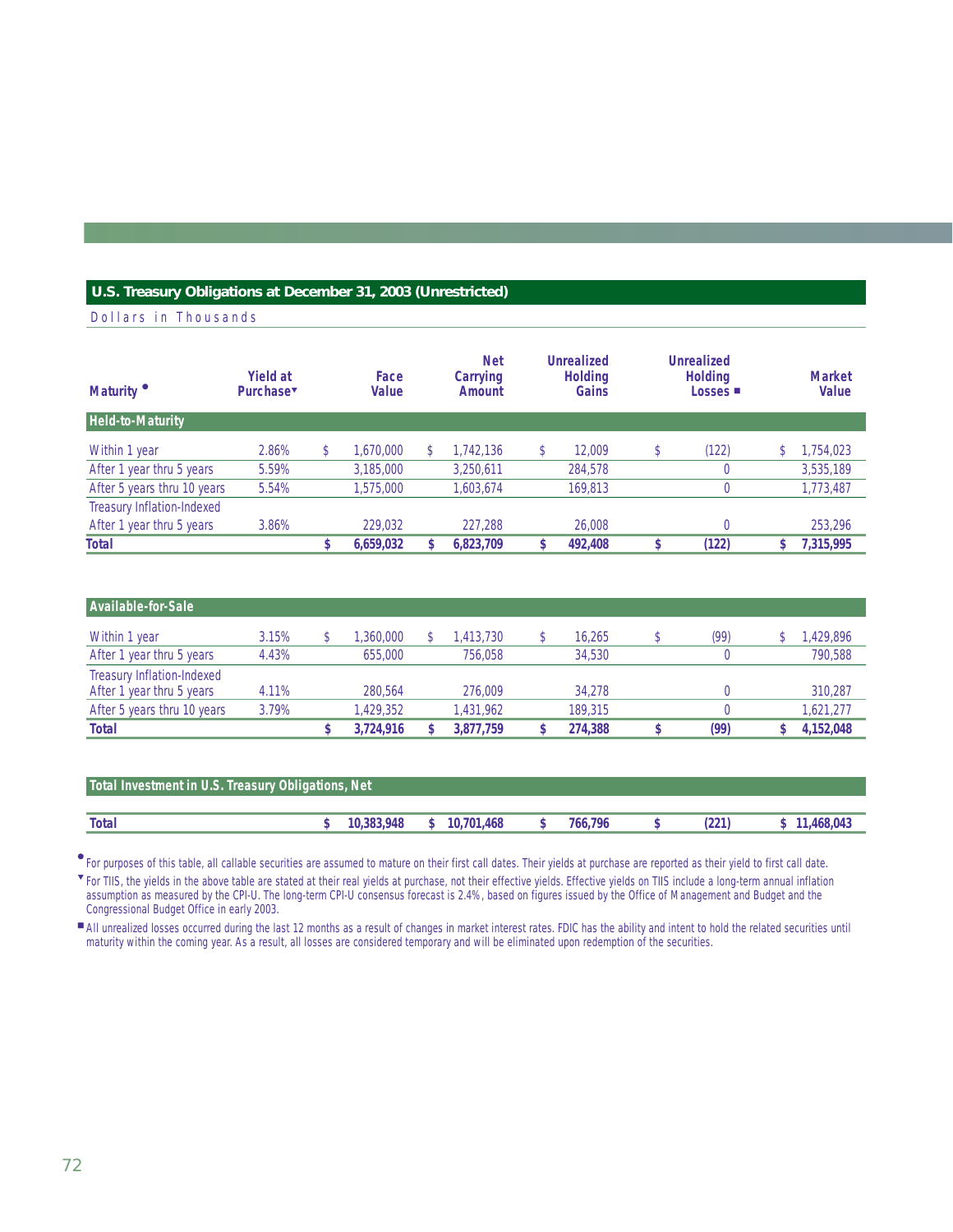#### **U.S. Treasury Obligations at December 31, 2002 (Unrestricted)**

Dollars in Thousands

| Maturity <sup>®</sup>                                     | <b>Yield at</b><br>Purchase <sup>v</sup> | Face<br>Value | <b>Net</b><br>Carrying<br><b>Amount</b> | <b>Unrealized</b><br><b>Holding</b><br>Gains | <b>Market</b><br>Value |
|-----------------------------------------------------------|------------------------------------------|---------------|-----------------------------------------|----------------------------------------------|------------------------|
| <b>Held-to-Maturity</b>                                   |                                          |               |                                         |                                              |                        |
| Within 1 year                                             | 6.23%                                    | 535,000       | 541,662                                 | 12.242                                       | 553,904                |
| After 1 year thru 5 years                                 | 5.91%                                    | 2,880,000     | 2,941,199                               | 317,167                                      | 3,258,366              |
| After 5 years thru 10 years                               | 5.78%                                    | 2,030,000     | 2,021,651                               | 298,277                                      | 2,319,928              |
| Treasury Inflation-Indexed<br>After 5 years thru 10 years | 3.85%                                    | 224,432       | 222,328                                 | 23,917                                       | 246,245                |
| <b>Total</b>                                              |                                          | 5,669,432     | 5,726,840<br>S.                         | 651,603                                      | 6,378,443              |
|                                                           |                                          |               |                                         |                                              |                        |

| Available-for-Sale                                        |       |           |           |         |           |
|-----------------------------------------------------------|-------|-----------|-----------|---------|-----------|
| Within 1 year                                             | 5.77% | 475,000   | 473.317   | 9.660   | 482.977   |
| After 1 year thru 5 years                                 | 4.81% | 1.235.000 | 1.342.263 | 82,983  | 1,425,246 |
| Treasury Inflation-Indexed<br>After 5 years thru 10 years | 3.84% | 1.675.573 | 1.672.974 | 188.379 | 1,861,353 |
| <b>Total</b>                                              |       | 3,385,573 | 3,488,554 | 281.022 | 3,769,576 |

| Total Investment in U.S. Treasury Obligations, Net |           |           |         |              |  |  |  |
|----------------------------------------------------|-----------|-----------|---------|--------------|--|--|--|
|                                                    |           |           |         |              |  |  |  |
| <b>Total</b>                                       | 9.055.005 | 9.215.394 | 932.625 | \$10.148.019 |  |  |  |

For purposes of this table, all callable securities are assumed to mature on their first call dates. Their yields at purchase are reported as their yield to first call date. ●

For TIIS, the yields in the above table are stated at their real yields at purchase, not their effective yields. Effective yields on TIIS include a long-term annual inflation assumption as measured by the CPI-U. The long-term CPI-U consensus forecast is 2.4%, based on figures issued by the Office of Management and Budget and the Congressional Budget Office in early 2002. ▼

> As of December 31, 2003 and 2002, the unamortized premium, net of the unamortized discount, was \$317.5 million and \$160.4 million, respectively.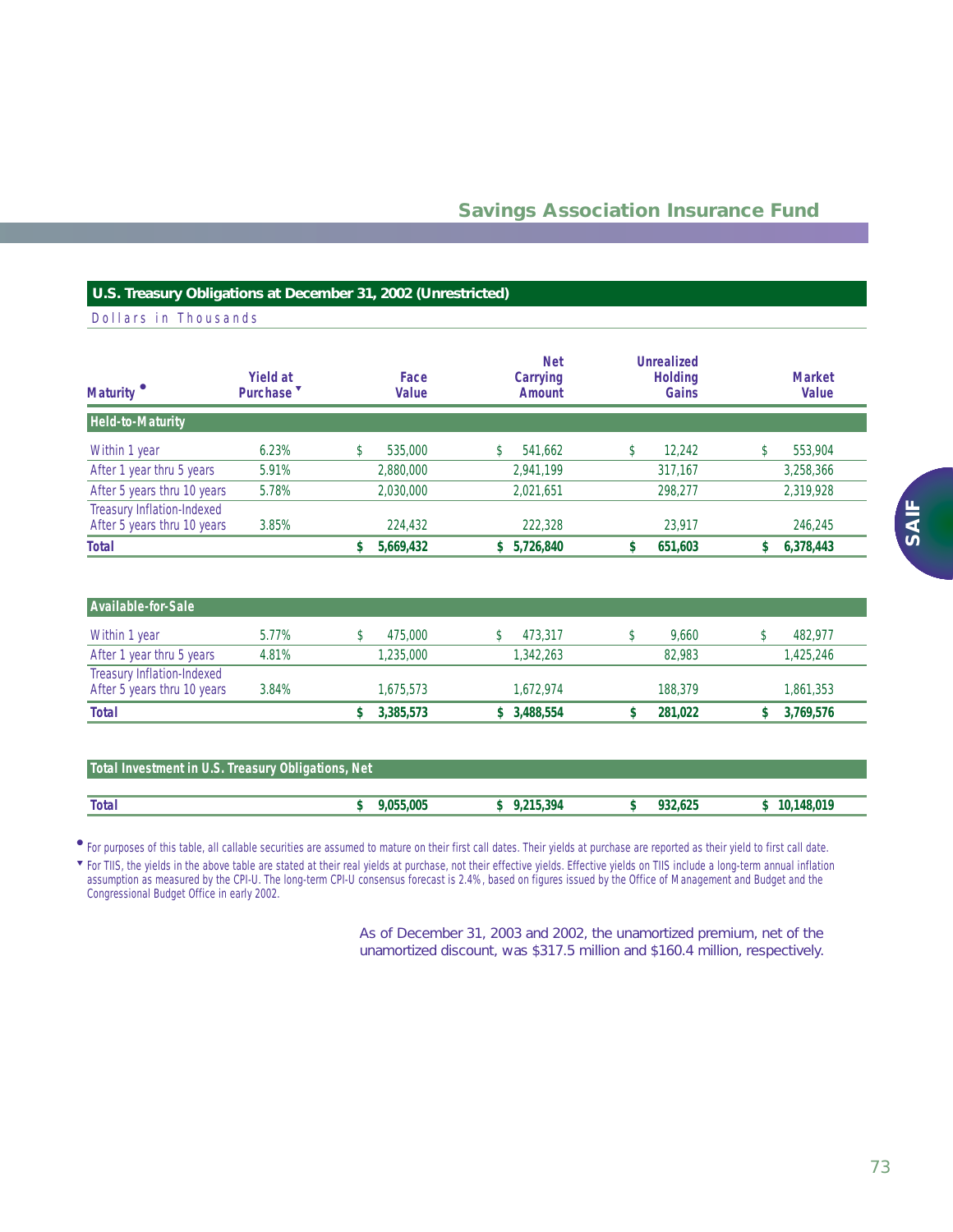# **5**. **5. Receivables From Thrift Resolutions, Net**

The receivables from thrift resolutions include payments made by the SAIF to cover obligations to insured depositors, advances to receiverships for working capital, and administrative expenses paid on behalf of receiverships. Any related allowance for loss represents the difference between the funds advanced and/or obligations incurred and the expected repayment. Assets held by SAIF receiverships are the main source of repayment of the SAIF's receivables from closed thrifts. During 2003, there were no thrift failures, leaving two active receiverships.

As of December 31, 2003 and 2002, SAIF receiverships held assets with a book value of \$449 million and \$490 million, respectively (including cash, investments, and miscellaneous receivables of \$117 million and \$93 million at December 31, 2003 and 2002, respectively). The estimated cash recoveries from the management and disposition of these assets that are used to derive the allowance for losses are based on a sampling of receivership assets. The sampled assets are generally valued by estimating future cash recoveries, net of applicable liquidation cost estimates, and then discounting these net cash recoveries using current market-based risk factors based on a given asset's type and quality. Resultant recovery estimates are extrapolated to the non-sampled assets in order to derive the allowance for loss on the receivable. These estimated recoveries are regularly evaluated, but remain subject to uncertainties because of potential changes in economic and market conditions. Such uncertainties could cause the SAIF's actual recoveries to vary from the level currently estimated.

#### **Receivables From Thrift Resolutions, Net at December 31**

Dollars in Thousands

|                                 | 2003      | 2002      |
|---------------------------------|-----------|-----------|
| Receivables from closed thrifts | 709.389   | 721,572   |
| Allowance for losses            | (436.147) | (433.717) |
| <b>Total</b>                    | 273.242   | 287,855   |

At December 31, 2003, about 99% of the SAIF's \$273 million net receivable will be repaid from assets related to the Superior receivership (which failed in July 2001), primarily, cash, investments, and a promissory note arising from a settlement with the owners of the failed institution. The credit risk related to the promissory note is limited since half of the outstanding note is secured by a letter of credit and the remaining half is subject to the creditworthiness of the payor of the note. Annual monitoring of the creditworthiness of the payor is performed and currently indicates a low risk of non-performance.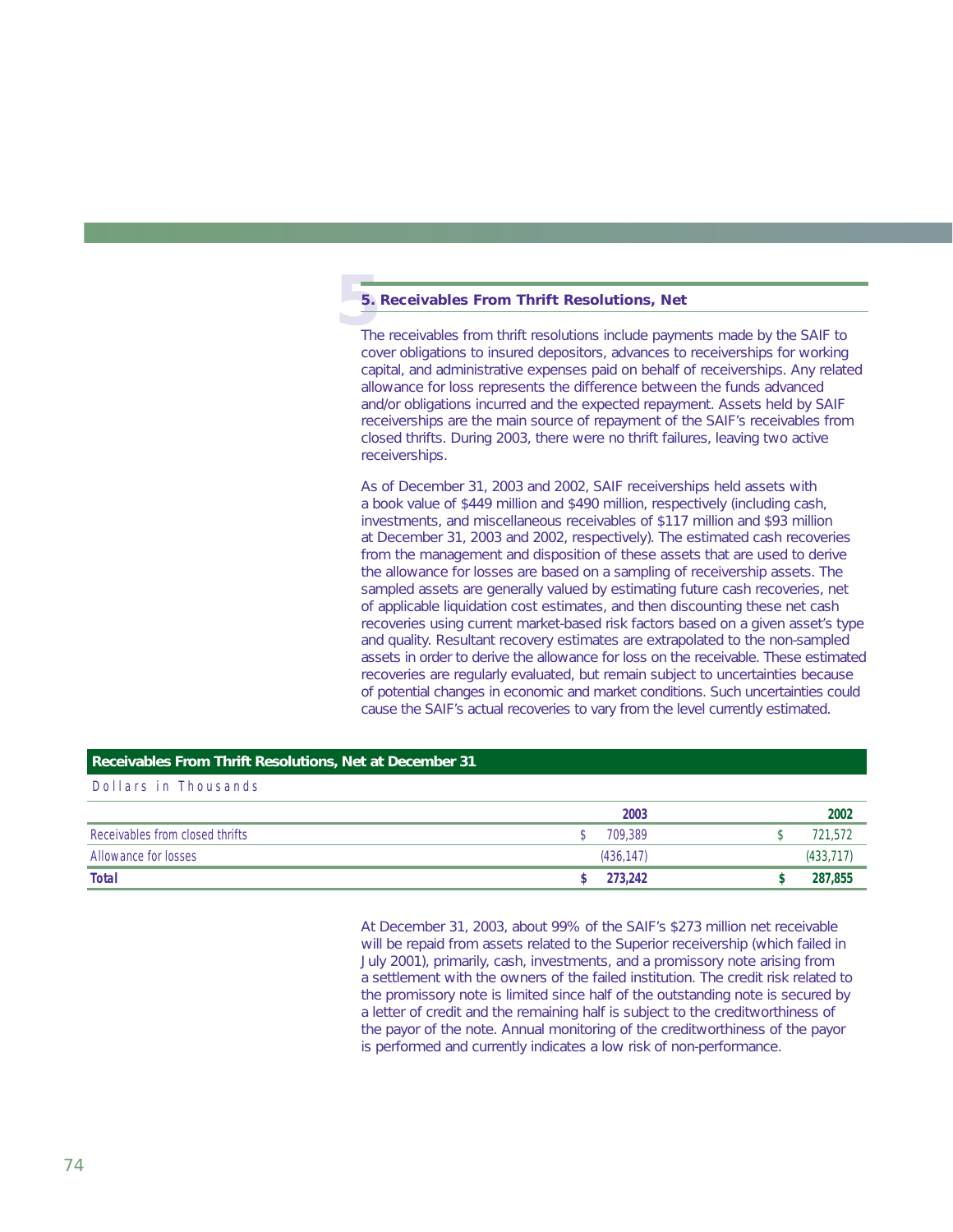# **6 6. Contingent Liabilities for:**

#### **Anticipated Failure of Insured Institutions**

The SAIF records a contingent liability and a loss provision for thrifts (including Oakar and Sasser financial institutions) that are likely to fail within one year of the reporting date, absent some favorable event such as obtaining additional capital or merging, when the liability becomes probable and reasonably estimable.

The contingent liability is derived by applying expected failure rates and historical loss rates to groups of institutions with certain shared characteristics. In addition, institution-specific analysis is performed on those thrifts where failure is imminent absent institution management resolution of existing problems. As of December 31, 2003 and 2002, the contingent liabilities for anticipated failure of insured institutions were \$3 million and \$90 million, respectively.

In addition to these recorded contingent liabilities, the FDIC has identified additional risk in the financial services industry that could result in a material loss to the SAIF should potentially vulnerable financial institutions ultimately fail. This risk is evidenced by the level of problem thrift assets and the presence of various high-risk banking business models that are particularly vulnerable to adverse economic and market conditions. Due to the uncertainty surrounding future economic and market conditions, there are other thrifts for which the risk of failure is less certain, but still considered reasonably possible. As a result of these risks, the FDIC believes that it is reasonably possible that the SAIF could incur additional estimated losses up to \$143 million.

The accuracy of these estimates will largely depend on future economic and market conditions. The FDIC's Board of Directors has the statutory authority to consider the contingent liability from anticipated failures of insured institutions when setting assessment rates.

#### **Litigation Losses**

The SAIF records an estimated loss for unresolved legal cases to the extent those losses are considered probable and reasonably estimable. In addition to the amount recorded as probable, the FDIC has determined that losses from unresolved legal cases totaling \$53.4 million are reasonably possible.

#### **Other Contingencies**

#### *Representations and Warranties*

As part of the FDIC's efforts to maximize the return from the sale of assets from thrift resolutions, representations and warranties, and guarantees were offered on certain loan sales. In general, the guarantees, representations, and warranties on loans sold relate to the completeness and accuracy of loan documentation, the quality of the underwriting standards used, the accuracy of the delinquency status when sold, and the conformity of the loans with characteristics of the pool in which they were sold. The total amount of loans sold subject to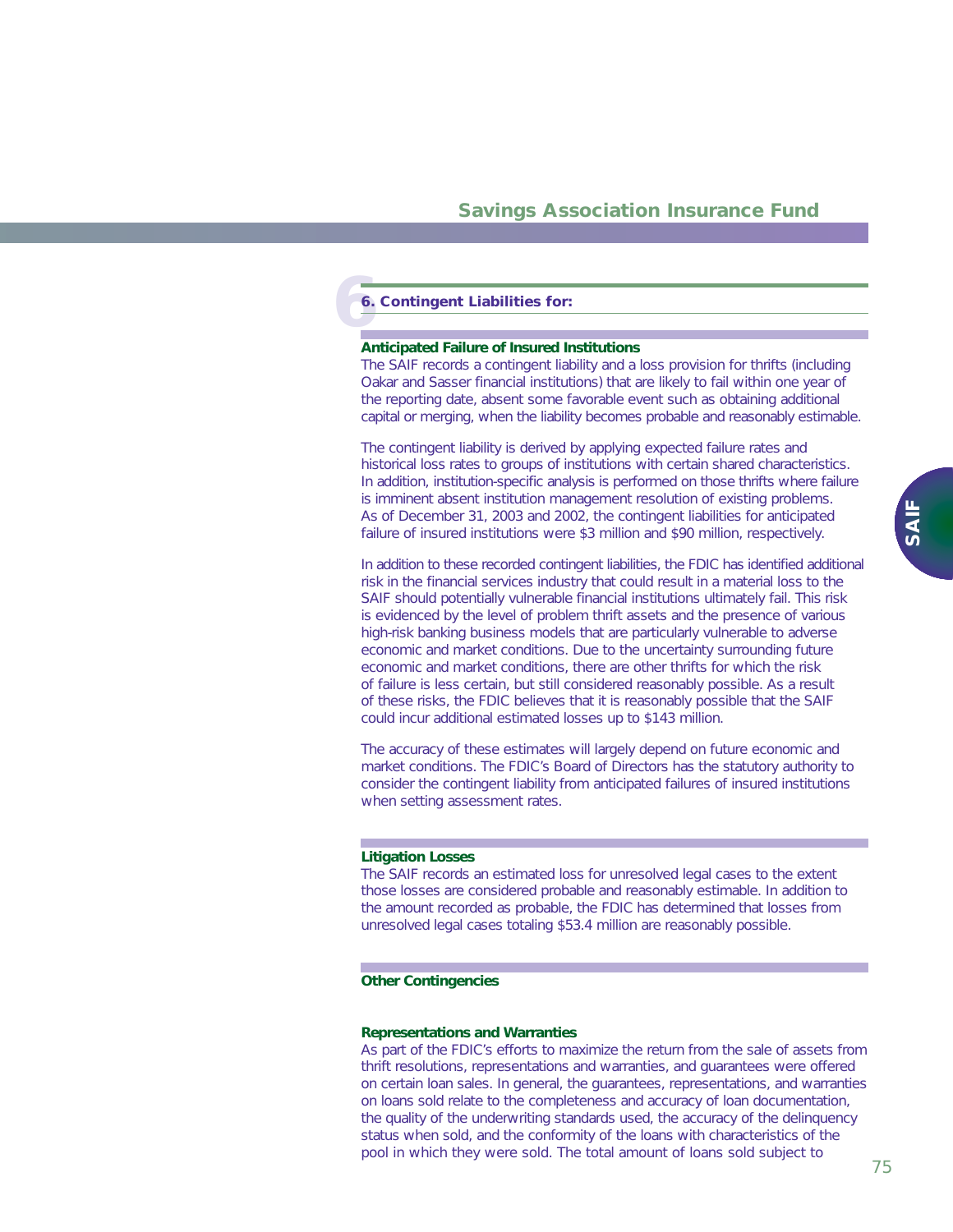unexpired representations and warranties, and guarantees was \$5.2 billion as of December 31, 2003. SAIF did not establish a liability for all outstanding claims asserted in connection with representations and warranties because the receiverships have sufficient funds to pay for such claims.

In addition, future losses on representations and warranties, and guarantees could be incurred over the remaining life of the loans sold, which is generally 20 years or more. Consequently, the FDIC believes it is possible that additional losses may be incurred by the SAIF from the universe of outstanding contracts with unasserted representation and warranty claims. However, because of the uncertainties surrounding the timing of when claims may be asserted, the FDIC is unable to reasonably estimate a range of loss to the SAIF from outstanding contracts with unasserted representation and warranty claims.

# **7 7. Assessments**

In compliance with provisions of the FDI Act, as amended, the FDIC uses a risk-based assessment system that charges higher rates to those institutions that pose greater risks to the SAIF. To arrive at a risk-based assessment for a particular institution, the FDIC places each institution in one of nine risk categories based on capital ratios and supervisory examination data. The majority of the financial institutions are not assessed. Of those assessed, the assessment rate averaged approximately 14 cents and 26 cents per \$100 of assessable deposits for 2003 and 2002, respectively. During 2003 and 2002, \$15 million and \$24 million were collected from SAIF-member institutions, respectively. On November 4, 2003, the Board voted to retain the SAIF assessment schedule at the annual rate of 0 to 27 cents per \$100 of assessable deposits for the first semiannual period of 2004. The Board reviews assessment rates semiannually to ensure that funds are available to satisfy the SAIF's obligations. If necessary, the Board may impose more frequent rate adjustments or emergency special assessments.

The FDIC is required to maintain the insurance funds at a designated reserve ratio (DRR) of not less than 1.25 percent of estimated insured deposits (or a higher percentage as circumstances warrant). If the reserve ratio falls below the DRR, the FDIC is required to set semiannual assessment rates that are sufficient to increase the reserve ratio to the DRR not later than one year after such rates are set, or in accordance with a recapitalization schedule of fifteen years or less. As of September 30, 2003, the SAIF reserve ratio was 1.40 percent of estimated insured deposits.

Assessments are also levied on institutions for payments of the interest on obligations issued by the Financing Corporation (FICO). The FICO was established as a mixed-ownership government corporation to function solely as a financing vehicle for the FSLIC. The annual FICO interest obligation of approximately \$790 million is paid on a pro rata basis using the same rate for banks and thrifts. The FICO assessment has no financial impact on the SAIF and is separate from the regular assessments. The FDIC, as administrator of the SAIF and the BIF, acts solely as a collection agent for the FICO. During 2003 and 2002, \$162 million and \$161 million, respectively, were collected from SAIF-member institutions and remitted to the FICO.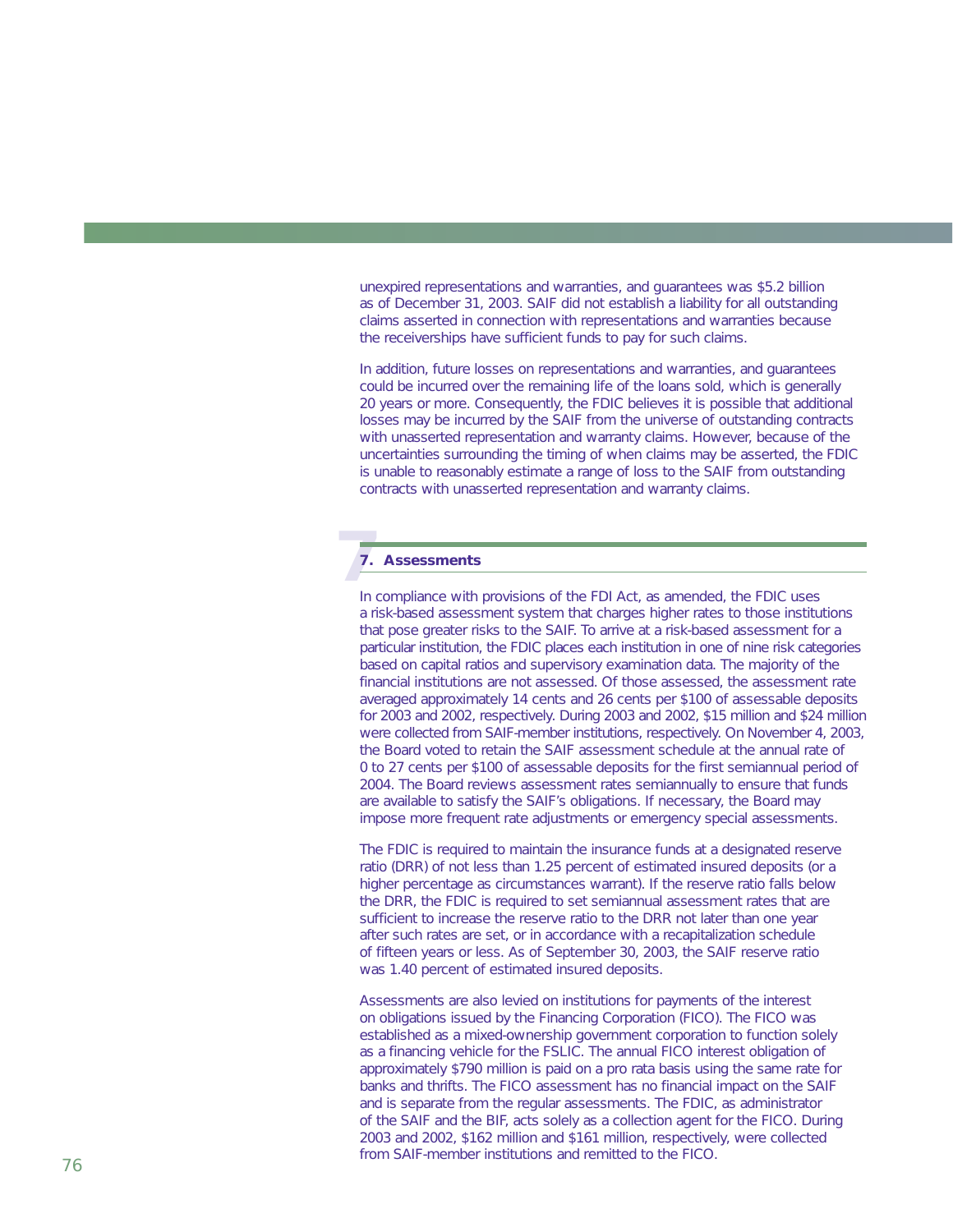# **8.**<br>Op **8. Operating Expenses**

Operating expenses totaled \$130 million for 2003 compared to \$124 million for 2002. Salaries and benefits expenses are lower due to the workforce reduction programs in 2002. The chart below lists the major components of operating expenses.

During 2002, the FDIC offered voluntary employee buyout incentives to a majority of its employees and conducted a reduction-in-force (RIF) in 2002 and 2003 in an effort to reduce identified staffing excesses and skill imbalances. As a result, approximately 750 employees left by December 31, 2003. Termination benefits included compensation of fifty percent of the employee's current base salary and locality adjustment for voluntary departures. The total cost of this buyout was \$33.1 million for 2002, with SAIF's pro rata share totaling \$4.2 million, which is included in the "Salaries and benefits" category in the chart below, as well as the "Separation Incentive Payment" line item in Note 10.

### **Operating Expenses for the Years Ended December 31**

|                                  | 2003     | 2002     |
|----------------------------------|----------|----------|
| Salaries and benefits            | 87,963   | 92,192   |
| Outside services                 | 15,038   | 12,196   |
| Travel                           | 5,801    | 5,473    |
| Buildings and leased space       | 12,132   | 10,163   |
| Equipment                        | 9.374    | 7,858    |
| Other                            | 3,189    | 2,254    |
| Services billed to receiverships | (3, 913) | (5, 773) |
| <b>Total</b>                     | 129,584  | 124,363  |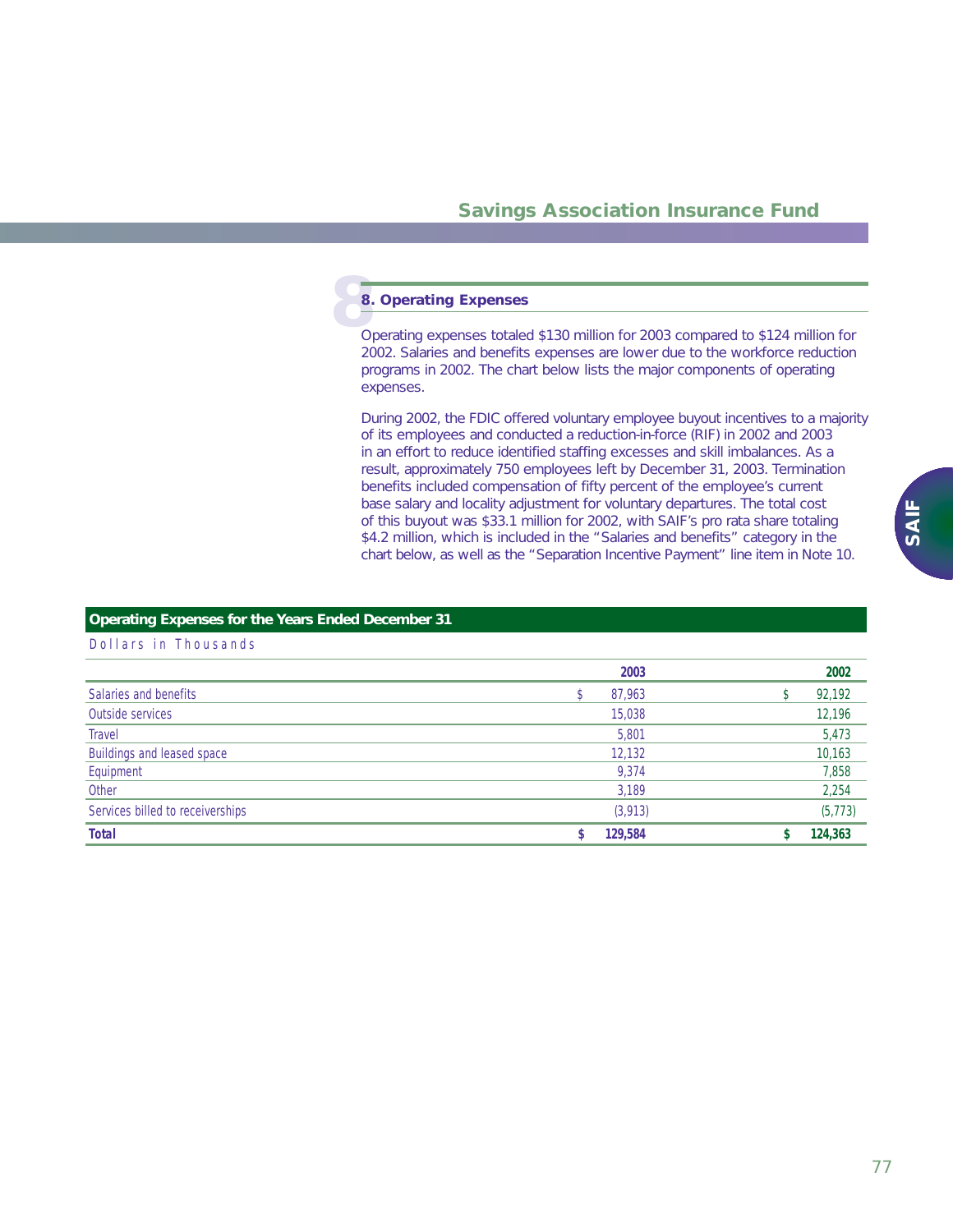#### **99. Provision for Insurance Losses**

Provision for insurance losses was a negative \$82 million for 2003 and a negative \$156 million for 2002. In both 2003 and 2002, the negative provision was primarily due to lower estimated losses for anticipated failures which resulted from the improved financial condition of a few large thrifts. The following chart lists the major components of the provision for insurance losses.

### **Provision for Insurance Losses for the Years Ended December 31**

|                                                 | 2003      | 2002       |
|-------------------------------------------------|-----------|------------|
| <b>Valuation Adjustments:</b>                   |           |            |
| Closed thrifts                                  | 4,684     | (10, 113)  |
| <b>Total Valuation Adjustments</b>              | 4.684     | (10, 113)  |
| <b>Contingent Liabilities Adjustments:</b>      |           |            |
| Anticipated failure of insured institutions     | (87, 301) | (142, 507) |
| <b>Litigation losses</b>                        | 128       | (3,874)    |
| <b>Total Contingent Liabilities Adjustments</b> | (87, 173) | (146, 381) |
| <b>Total</b>                                    | (82, 489) | (156, 494) |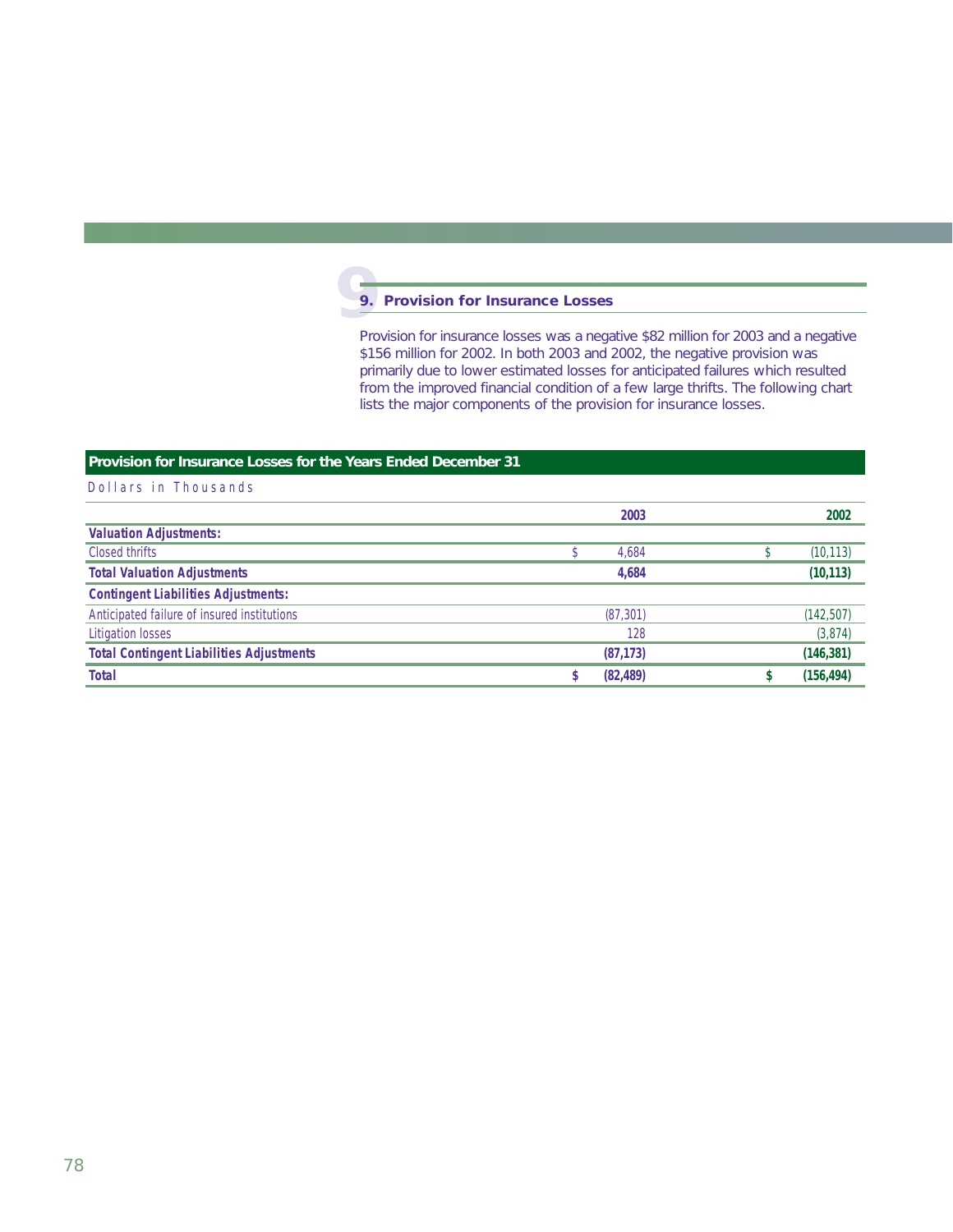# **10. Em 10. Employee Benefits**

#### **Pension Benefits, Savings Plans and Postemployment Benefits**

Eligible FDIC employees (permanent and term employees with appointments exceeding one year) are covered by the federal government retirement plans, either the Civil Service Retirement System (CSRS) or the Federal Employees Retirement System (FERS). Although the SAIF contributes a portion of pension benefits for eligible employees, it does not account for the assets of either retirement system. The SAIF also does not have actuarial data for accumulated plan benefits or the unfunded liability relative to eligible employees. These amounts are reported on and accounted for by the U.S. Office of Personnel Management.

Eligible FDIC employees also may participate in a FDIC-sponsored tax-deferred 401(k) savings plan with matching contributions up to five percent. The SAIF pays its share of the employer's portion of all related costs.

#### **Pension Benefits, Savings Plans Expenses and Postemployment Benefits for the Years Ended December 31**

|                                                     | 2003   | 2002   |
|-----------------------------------------------------|--------|--------|
| <b>Civil Service Retirement System</b>              | 1,258  | 1,715  |
| Federal Employees Retirement System (Basic Benefit) | 4,682  | 4,765  |
| <b>FDIC Savings Plan</b>                            | 2,788  | 2,951  |
| Federal Thrift Savings Plan                         | 1.900  | 1,913  |
| Separation Incentive Payment (see Note 8)           | 14     | 4.276  |
| <b>Total</b>                                        | 10.642 | 15.620 |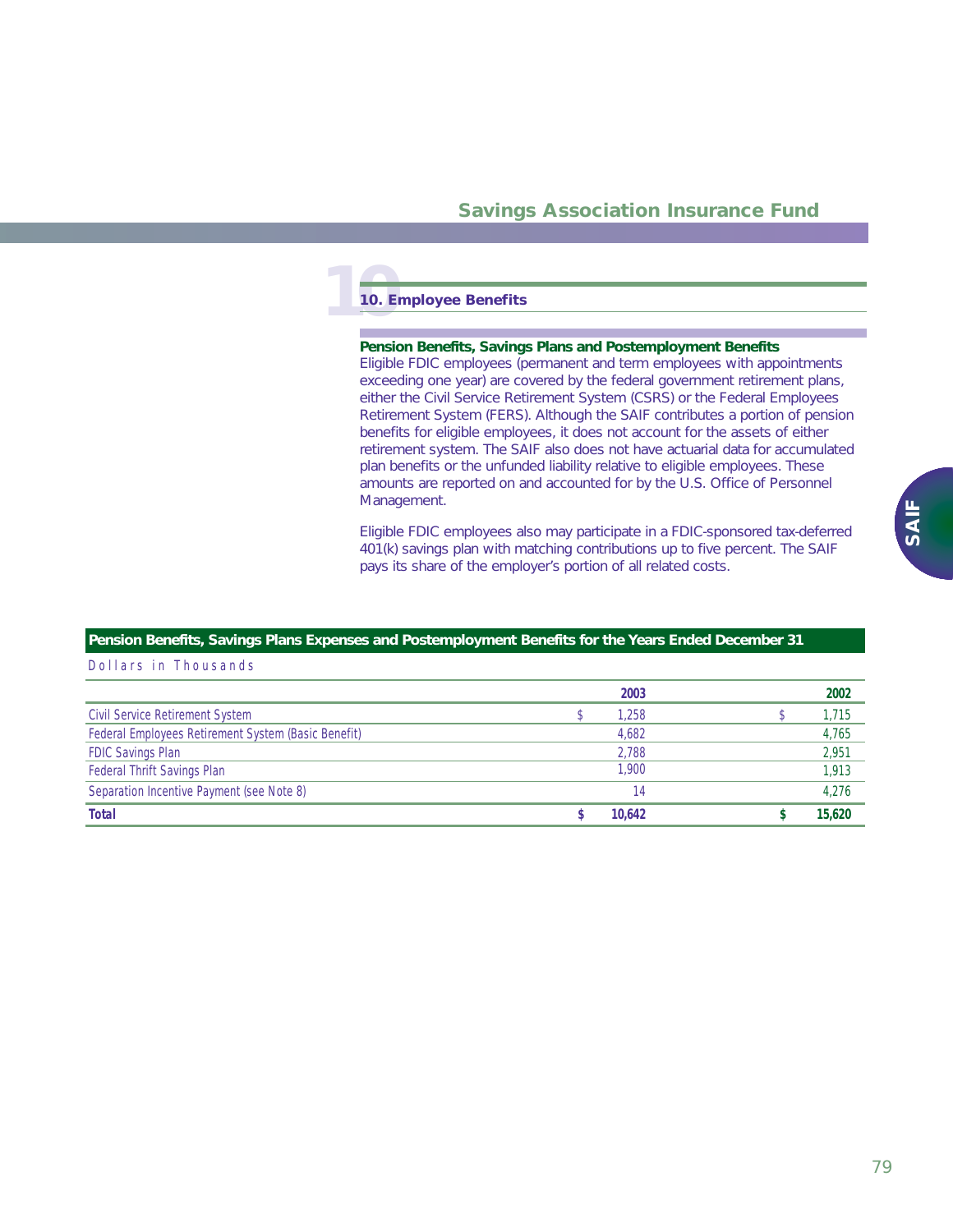#### **Postretirement Benefits Other Than Pensions**

The FDIC provides certain life and dental insurance coverage for its eligible retirees, the retirees' beneficiaries, and covered dependents. Retirees eligible for life insurance coverage are those who have qualified due to: 1) immediate enrollment upon appointment or five years of participation in the plan and 2) eligibility for an immediate annuity. The life insurance program provides basic coverage at no cost to retirees and allows converting optional coverages to direct-pay plans. Dental coverage is provided to all retirees eligible for an immediate annuity.

Prior to 2003, the SAIF funded its liability for postretirement benefits other than pensions directly to a separate entity, which was established to restrict the funds and to provide for the accounting and administration of these benefits. As of January 1, 2003, the FDIC changed its funding policy for these benefits and eliminated the separate entity in order to simplify the investment, accounting, and reporting for the obligation. The change does not impact any benefit entitlements to employees and retirees or the accrual of this liability pursuant to the provisions of SFAS No.106. The SAIF received \$14 million, of the total \$103 million, as its proportionate share of the plan assets and recognized a liability of \$14 million, of the total \$104 million, in the "Accounts payable and other liabilities" line item on its Balance Sheets.

The net cumulative effect of this accounting change for the periods prior to 2003 was a negative \$43 thousand which is included in the "Insurance and other expenses" line item on the SAIF's Statements of Income and Fund Balance. In addition to the cumulative effect, the SAIF's expense for such benefits in 2003 was \$1 million, which is included in the current year operating expenses. In the absence of the accounting change, the SAIF would have recognized an expense of \$925 thousand.

At December 31, 2003 and 2002, the SAIF's net postretirement benefit liability recognized in the "Accounts payable and other liabilities" line item in the Balance Sheet was \$15 million and \$145 thousand, respectively. Key actuarial assumptions used in the accounting for the plan include the discount rate, the rate of compensation increase, and the dental coverage trend rate.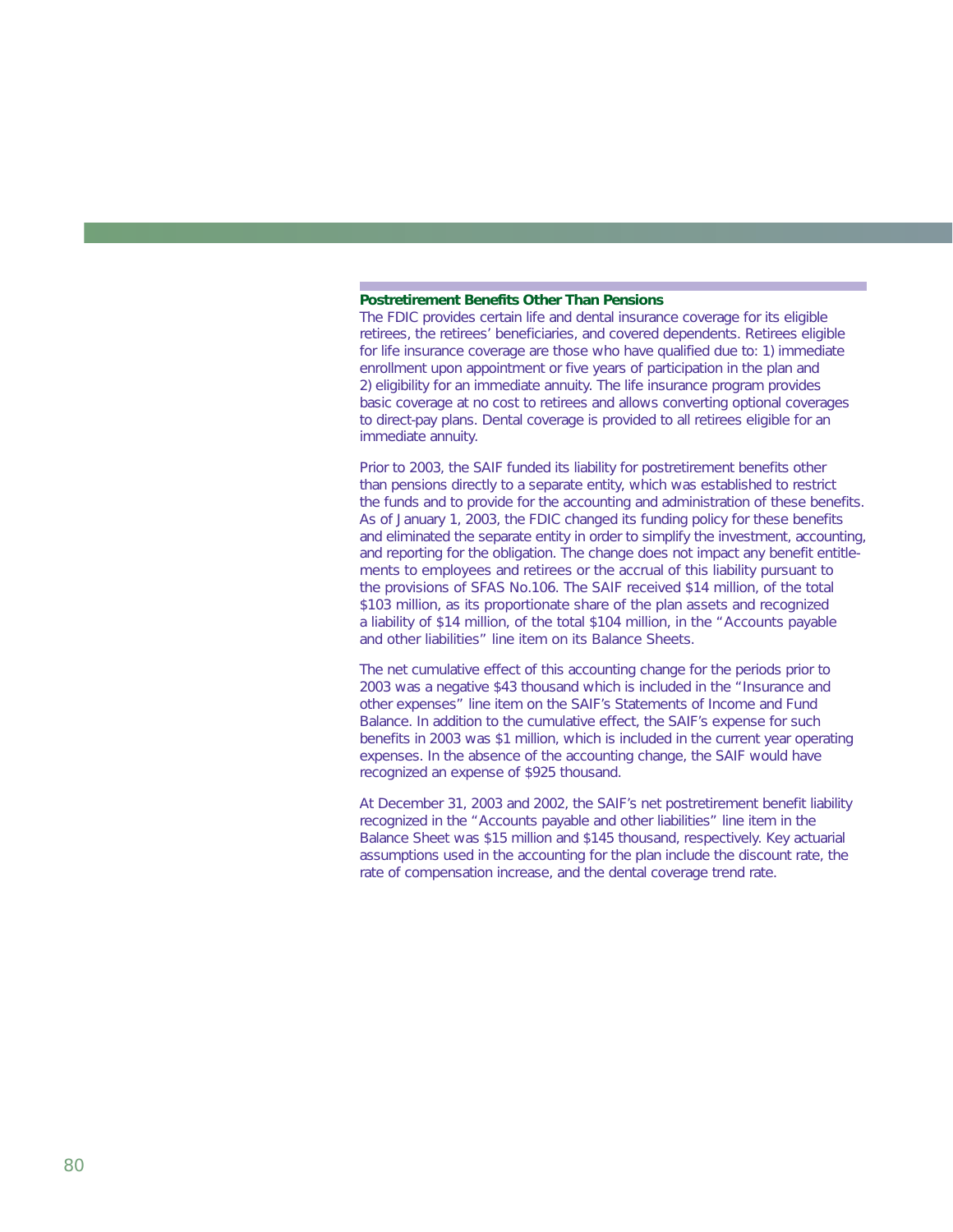# **11 11. Commitments and Off-Balance-Sheet Exposure**

#### **Commitments:**

#### *Leased Space*

The SAIF's allocated share of the FDIC's lease commitments totals \$19.4 million for future years. The lease agreements contain escalation clauses resulting in adjustments, usually on an annual basis. The allocation to the SAIF of the FDIC's future lease commitments is based upon current relationships of the workloads among the SAIF and the BIF. Changes in the relative workloads could cause the amounts allocated to the SAIF in the future to vary from the amounts shown below. The SAIF recognized leased space expense of \$7.9 million and \$6.5 million for the years ended December 31, 2003 and 2002, respectively.

### **Leased Space Commitments**

#### Dollars in Thousands

| 2004         | ገለሰሮ<br>ะบบว | 2006 | 2007 | 2008 | பே |
|--------------|--------------|------|------|------|----|
| $\mathbf{A}$ |              |      | ıэc  | 72ء, | .  |

#### **Off-Balance-Sheet Exposure:**

#### *Deposit Insurance*

As of September 30, 2003, deposits insured by the SAIF totaled approximately \$868 billion. This would be the accounting loss if all depository institutions were to fail and the acquired assets provided no recoveries.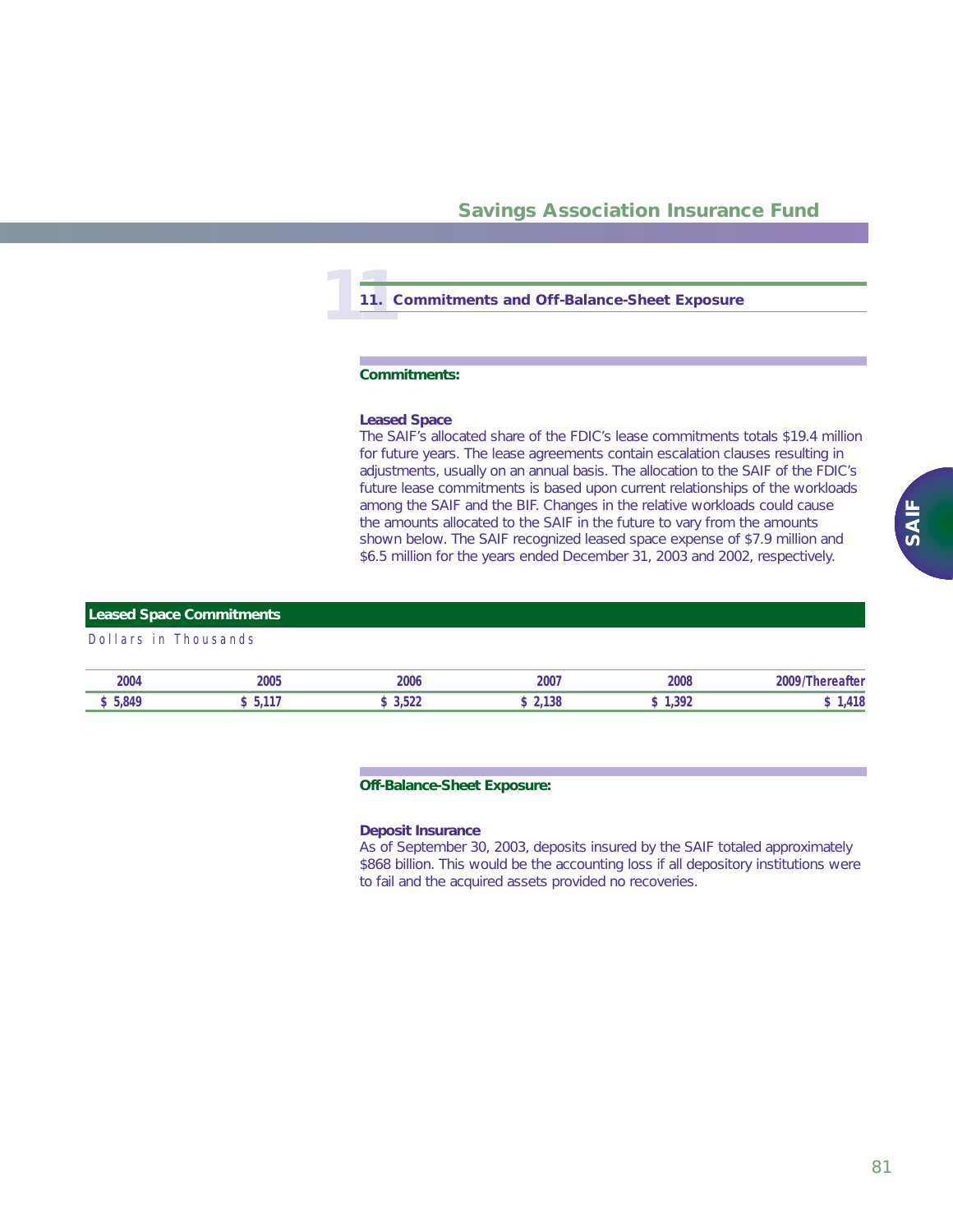#### **1212. Disclosures About the Fair Value of Financial Instruments**

Cash equivalents are short-term, highly liquid investments and are shown at current value. The fair market value of the investment in U.S.Treasury obligations is disclosed in Note 3 and 4 and is based on current market prices. The carrying amount of interest receivable on investments, short-term receivables, and accounts payable and other liabilities approximates their fair market value, due to their short maturities and/or comparability with current interest rates.

The net receivables from thrift resolutions primarily include the SAIF's subrogated claim arising from payments to insured depositors. The receivership assets that will ultimately be used to pay the corporate subrogated claim are valued using discount rates that include consideration of market risk. These discounts ultimately affect the SAIF's allowance for loss against the net receivables from thrift resolutions. Therefore, the corporate subrogated claim indirectly includes the effect of discounting and should not be viewed as being stated in terms of nominal cash flows.

Although the value of the corporate subrogated claim is influenced by valuation of receivership assets (see Note 5), such receivership valuation is not equivalent to the valuation of the corporate claim. Since the corporate claim is unique, not intended for sale to the private sector, and has no established market, it is not practicable to estimate its fair market value.

The FDIC believes that a sale to the private sector of the corporate claim would require indeterminate, but substantial, discounts for an interested party to profit from these assets because of credit and other risks. In addition, the timing of receivership payments to the SAIF on the subrogated claim does not necessarily correspond with the timing of collections on receivership assets. Therefore, the effect of discounting used by receiverships should not necessarily be viewed as producing an estimate of market value for the net receivables from thrift resolutions.